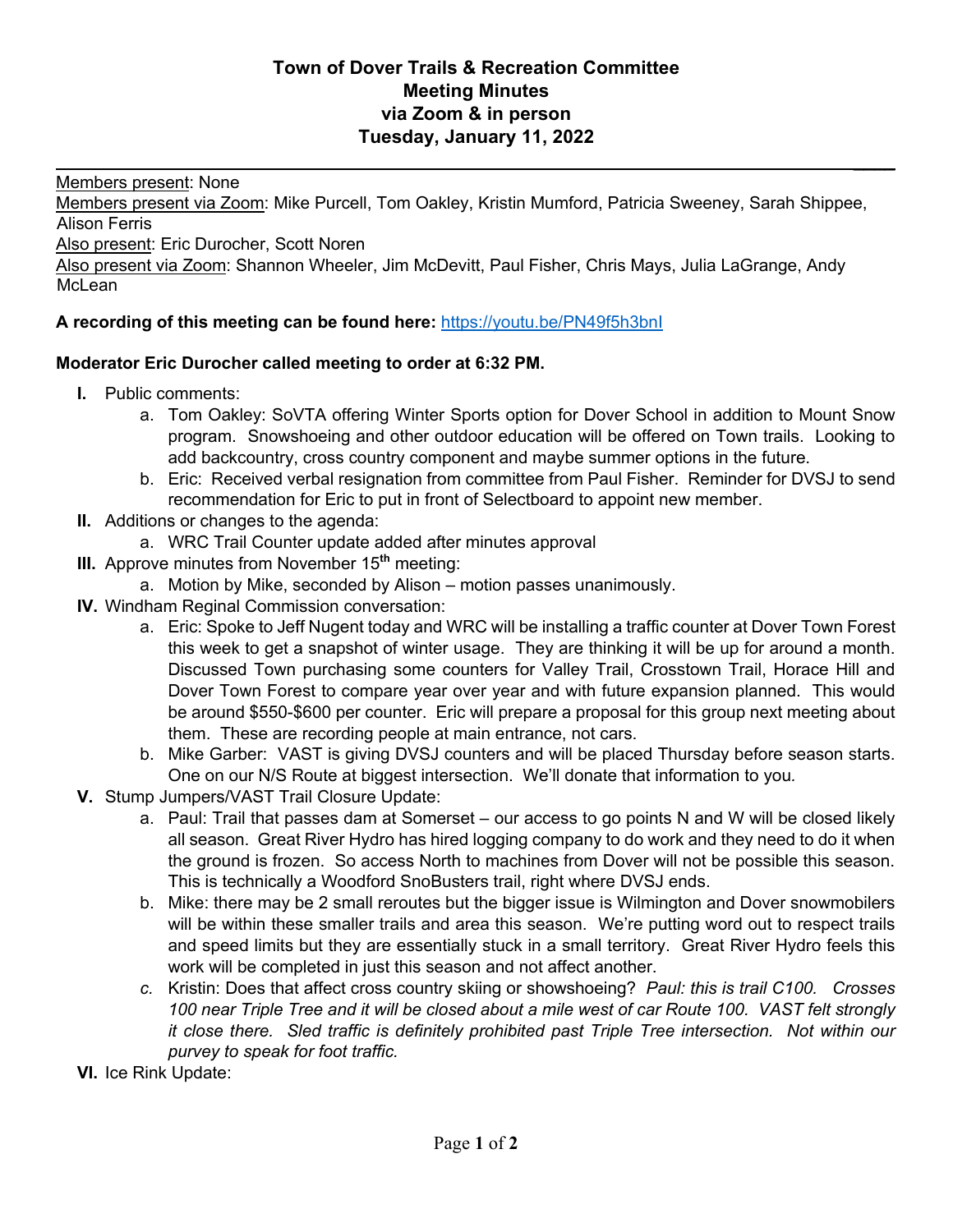## **Town of Dover Trails & Recreation Committee Meeting Minutes via Zoom & in person Tuesday, January 11, 2022**

- a. Eric: we are officially tabling our ice rink conversation for now. Farm Road Estate has opened a rink this year with \$5 rentals and \$5 ice time. Will work with them on how they're accomplishing maintenance for our use in future.
- **VII.**Ridge Trail Update:
	- a. Eric, Andy, Tim Shannon and Tom met with USFS on processes moving forward on Ridge Trail. Sole contact for this project will be Tom and he'll work with Eric/Town as needed by USFS.
- **VIII.** Trails Process Document Input Session:
	- a. These documents are not finalized, looking for input from this group and organizations to update to use for future recommendations to Selectboard. Reason for these documents is as the Weston and Sampson plan was completed it was very clear to the Economic Development department and Selectboard that there needed to be a process in place in terms of advancing projects to ensure they align with the Trails and Recreation master plan. Goal of this isn't to drag projects out. If used correctly; your project could be approved within a month.
	- b. Eric went over the New Project process document, questionnaire, work plan and budget: Grammar/spelling suggestions should be emailed to Eric.
		- i. Clarification on how we define a new proposal.
		- ii. Lack of clarity on landowner agreements that SoVTA and DVSJ have issues with.
		- iii. Clearer definitions needed on differences in Town owned property and project vs private property that is a town funded project vs private property and private funding.
		- iv. Sarah will work with Eric to help clarify language.
	- c. Will look at ongoing projects document next month.
- **IX.** Timeline for Proposed Projects: (
	- a. Horace Hill Reached out to Steve at SoVTA on status of PRS (project review sheet) submitted back with VOREC Grant letter of interest. He said there seemed to be a backlog at the State. Then reached out to Rick Oberkirch at Act250 who wasn't sure he had ever seen it so Eric resent. With a completed PRS from Rick and Act250, hoping to get planning and design phase coming in Spring.
	- b. Town Forest there was a situation where the project got started before final approval was given. Miscommunication in house on that and a public letter sent to Selectboard. Waiting for final PRS on this and hope to move forward and complete in Spring.
	- c. Ridge Trail Eric, Andy, Tim and Tom met with USFS. Next step is waiting on some people from State. SoVTA has reached out to CTA/VMBA to help put pressure on State to move forward. Clarification on what is the Ridge Trail vs the Ridge Project.
	- d. Valley Trail A- Eric in process with Travis (road commissioner), to paint out the bridge on Kersten's property and work on that easement. One Bogle Rd. starting over as property was sold. Fuss & O'Neill helping with that and working with designers who are ready but need easements first.
- **X.** Motion to adjourn by Sarah at 7:48 PM, seconded by Mike

Next meeting: February 8<sup>th</sup>.

Respectfully submitted,

Shannon Wheeler Economic Development, Town of Dover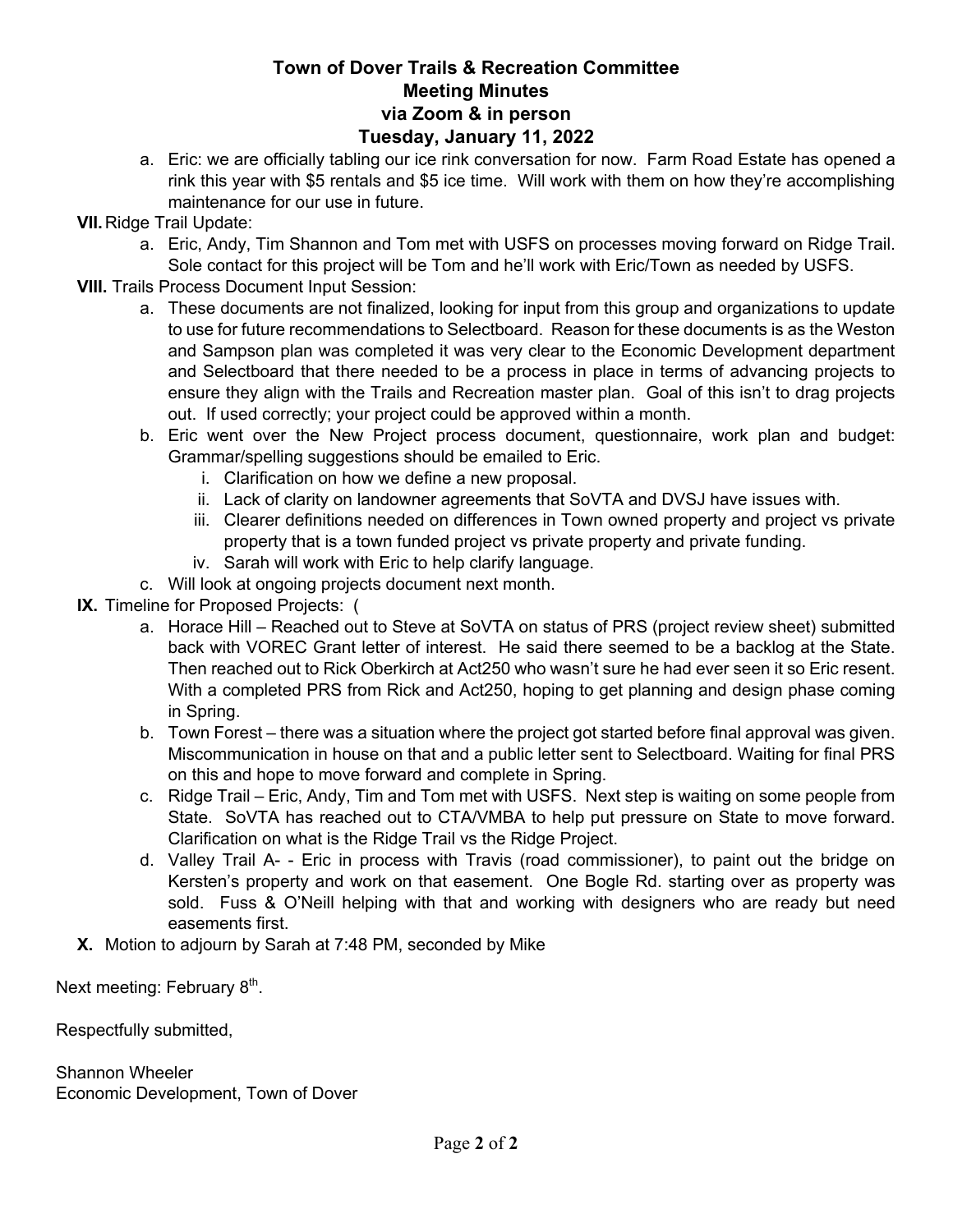

Economic Development Department 102 VT Route 100/P.O. Box 428, West Dover, VT 05356 [econdev@doververmont.com](mailto:econdev@doververmont.com) / [econdev2@doververmont.com](mailto:econdev2@doververmont.com) (802) 464-5100 x.4 & x.118

## **Dover Trails and Recreation - Process for New/Proposed Projects (DRAFT)**

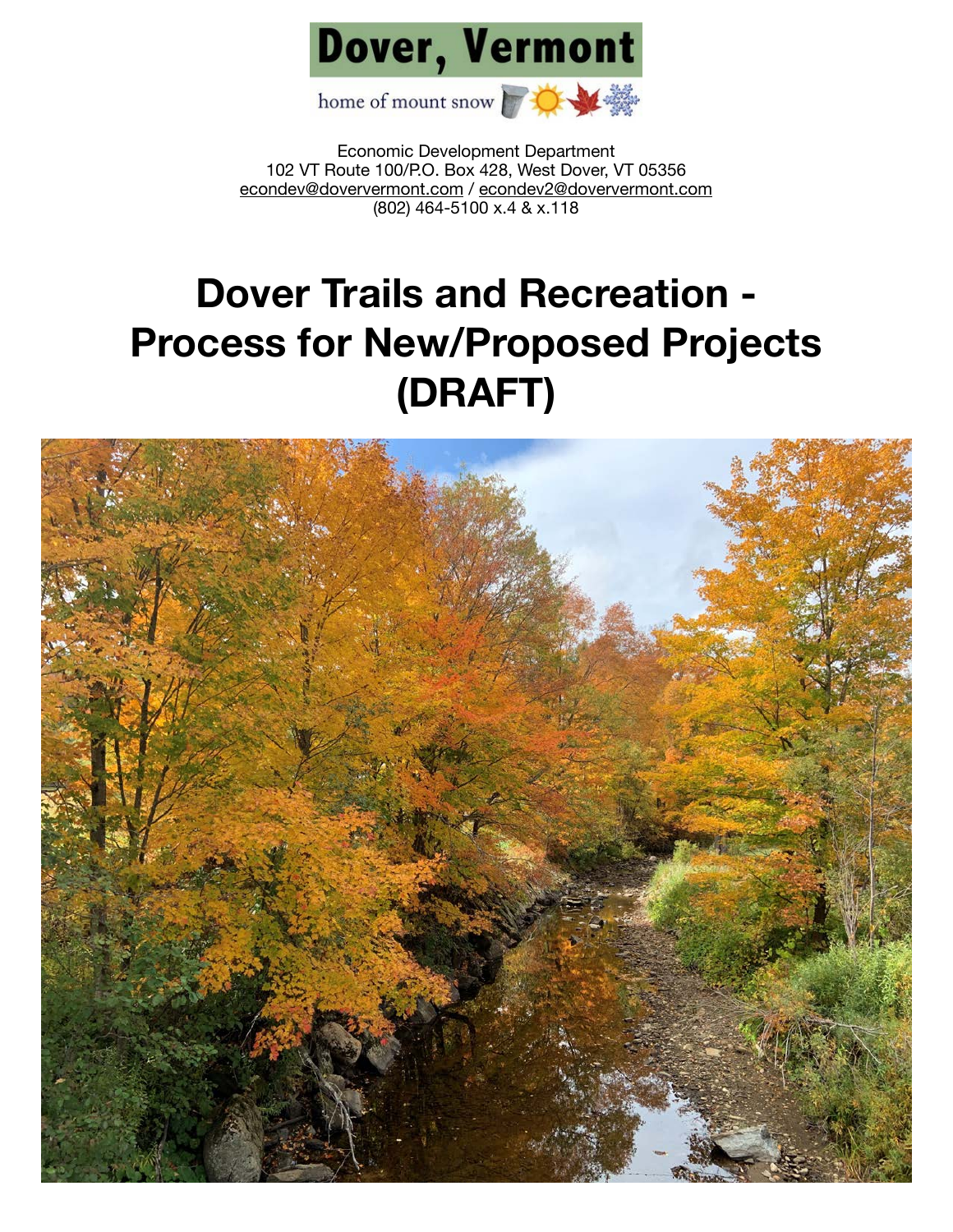# *Contents:*

**Section 1: Overview** 

**Section 2: New/Potential Project Rules** 

**Section 3: Project Classification** 

**Section 4: Required Project Questionnaire** 

**Section 5: Economic Development Review, Permits and** 

**Other Requirements** 

**Section 6: Full Project Proposal** 

**Section 7: Dover Trails and Recreation Committee Review** 

**and Recommendation** 

**Section 8: Select Board Review and Approval** 

**Section 9: Next Steps**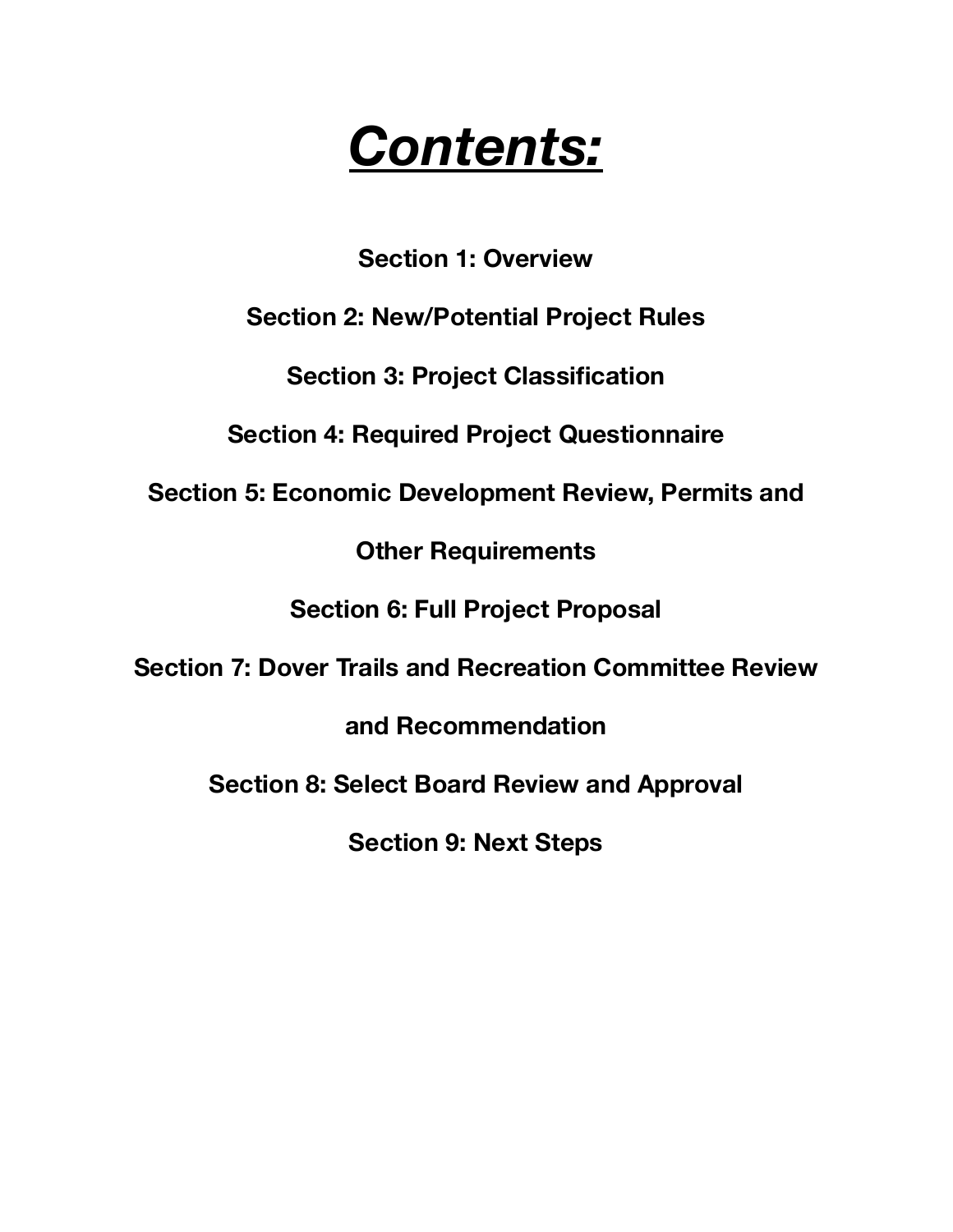## **Section 1: Overview:**

As part of the Town of Dover Economic Development initiatives, the Economic Development Department is tasked with reviewing, implementing, seeking/receiving approval, and maintaining new, expanded, and proposed trails and recreation venues and opportunities within the Town of Dover.

With the completion of the 'Dover Trails and Recreation Master Plan' completed in August of 2020 by Weston & Sampson, it was decided that new processes should be developed to control future implementation of recreation opportunities to ensure that all future projects align with our visions, goals, and standards of trails and outdoor recreation. The report provides us with a roadmap for optimal growth to benefit our residents and visitors, as well as provide benefits our local economy.

As a result, in conjunction with the Economic Development Department, the Dover Trails and Recreation Committee, and the Dover Select Board, it is required that any and all new/proposed projects will be subject to review, recommendation and approval process **PRIOR** to any construction or project implementation.

The following document, in addition to the required new/proposed project questionnaire, outlines the established process to be used when pursuing approval for new/proposed trails and recreation projects in the Town of Dover.

While we understand this process may require more planning and foresight than was previously required, we believe that it is imperative to the growth and success of our recreational opportunities moving forward.

## **Section 2: New/Potential Project Rules**

- It is required that any and all new/proposed projects will be subject to review, recommendation and approval process **PRIOR** to any construction or project implementation
- No group, organization or individual who is not a Town of Dover employee shall represent themselves as a representative of the Town of Dover
- No contact shall be made with private landowners except by Town of Dover Employees regarding potential use of properties for recreational use unless specifically instructed in writing by the Economic Development Department
- No site visits of potential privately owned recreation areas are to occur without prior Town employee contact of the landowner and written permission of the Economic Development Department
- Any non-compliance of these requests could result in the forfeiture of future project implementation by the group, organization or individual

## **Section 3: Project Classification**

It must be determined if the proposed project(s) qualifies as a new/expanded project or implementation of a previously planned/approved project.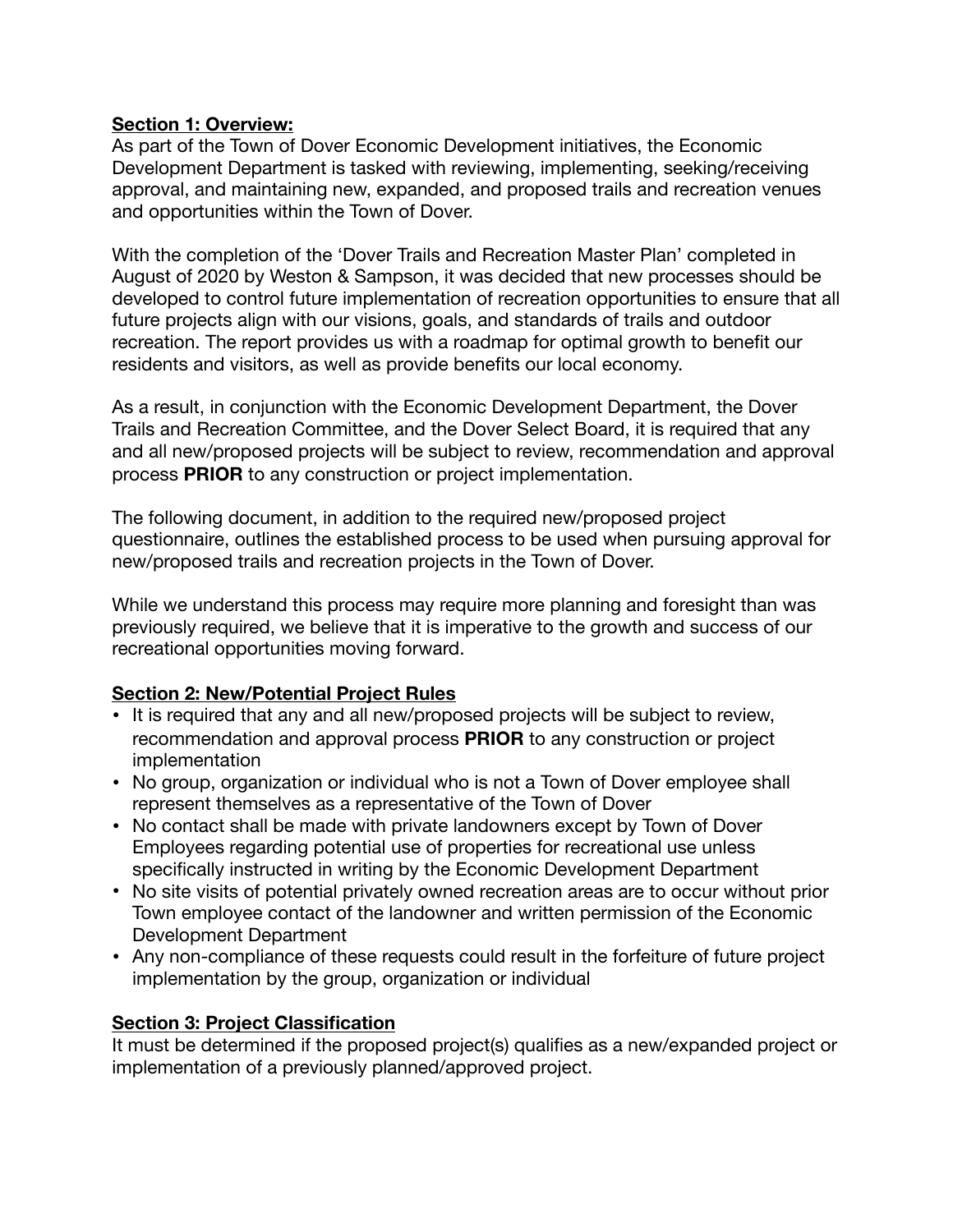If your project falls under the 'New/Proposed Project' list, please continue with the accompanying required questionnaire and sections of this document.

If your project falls under 'Ongoing Projects', please refer to the document outlining 'Dover Trails and Recreation - Process for Approved/Ongoing Projects'.

For any questions or assistance on the classification of your proposed project, please contact Eric in the Economic Development Department at [econdev@doververmont.com](mailto:econdev@doververmont.com) or via phone at (802) 464-5100 x. 4 prior to the completion of the accompanying required questionnaire.

### **New/Proposed Project**

- Any and All Projects or Venues Not Previously Approved
- Expansion to Previously Approved Projects or Venues
- Major Alterations to Plans of Previously Approved Projects or Venues

## **Ongoing Project:**

- Any and All Projects Previously Approved for Construction/Implementation
- Maintenance to Existing Trails/Venues
- Outset to New Phases of Previously Approved Projects

### **Section 4: Required Project Questionnaire**

In order to move your new/proposed project to the 'Economic Development Department Review' stage of the process, it is required that you fill out the 'New/ Proposed Project Questionnaire'.

The completion of this questionnaire will help the Economic Development Department to assist you in the initial review and planning for your full project proposal to be presented to the Trails and Recreation Committee and eventual recommendation to the Select Board. It will provide a general overview of your plan.

Once the questionnaire has been completed, it should be submitted to Eric in the Economic Development Department. You can submit via email at econdev@doververmont.com, in-person during office hours, or via mail: P.O. Box 428, West Dover, VT 05356. Any and all questions during this process can be directed to Eric as well.

## **Section 5: Economic Development Review**

During this process, the Economic Development Department will review your submission and contact you with any questions, comments, concerns, or changes that may be required.

At this time, the Economic Development Department will also help you to confirm whether any local or State permits or reviews might be required for your project. It will also confirm if the project includes the use of any privately owned land or property and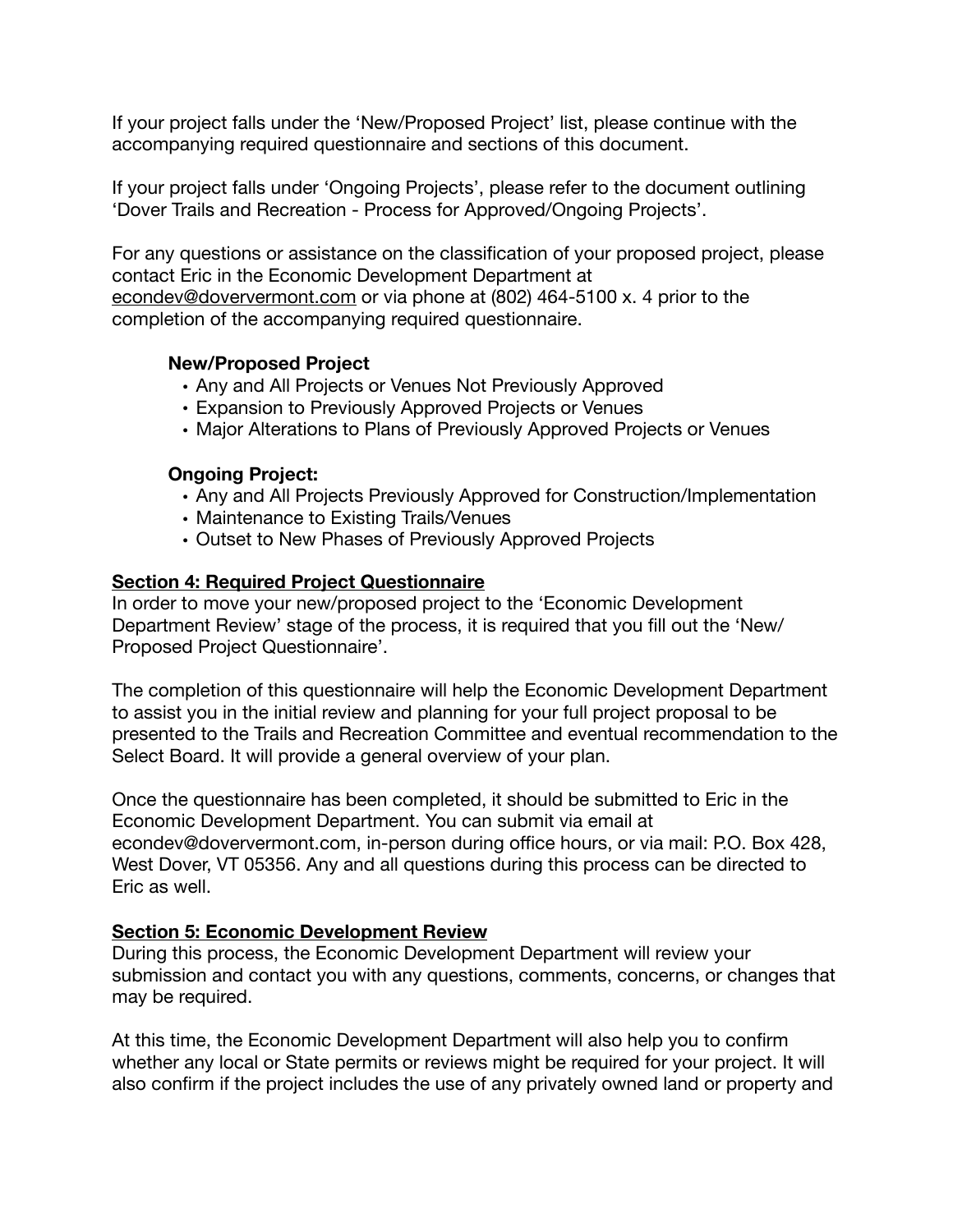allow Economic Development employees to contact the landowners for notification and seek potential permission for use of the properties.

*\*\*Please note: Any and all contact with private landowners regarding recreational use of their property will only be conducted by employees of the Town of Dover unless other specific permission has been granted in writing by the Economic Development Department.\*\** 

Upon completion of the Economic Development review, assistance will be provided as necessary moving into the next step of creating a 'Full Project Proposal'.

## **Section 5: Full Project Proposal**

After Economic Development review, a 'Full Project Proposal' shall be created and submitted. The full project proposal will include a specific work plan your project/venue as well as a detailed budget for completion.

Work plans will include information about who will be completing construction, equipment used, materials, etc. Full instructions for the detailed work plan can be found on the 'Work Plan Submission Form'.

The full budget shall be completed to show any and all costs associated with the project, as well as funding sources for the project including any money sought from the Town of Dover, grant money, and donations. It will also outline any match provided in the form of volunteer labor which will be considered a 'match' to any Town funding of the project.

Once your full proposal has been completed, it shall be submitted to the Economic Development Department. You can submit via email at econdev@doververmont.com, in-person during office hours, or via mail: P.O. Box 428, West Dover, VT 05356

For any and all questions on the full proposal phase of the process, please contact Eric in the Economic Development Department at [econdev@doververmont.com](mailto:econdev@doververmont.com) or via phone at (802) 464-5100 x.4

## **Section 6: Dover Trails and Recreation Committee Review and Recommendation**

Once your full project proposal has been submitted, it will be reviewed and discussed by the Dover Trails and Recreation Committee. The potential new project will be discussed at one of the regular public meetings so that any and all questions can be asked. This will provide a chance to confirm that the project aligns with the visions, goals, and standards of trails and outdoor recreation as outlined in the Trails and Recreation Master Plan.

Upon completion of the review, the Committee shall take a vote recommendation of your project.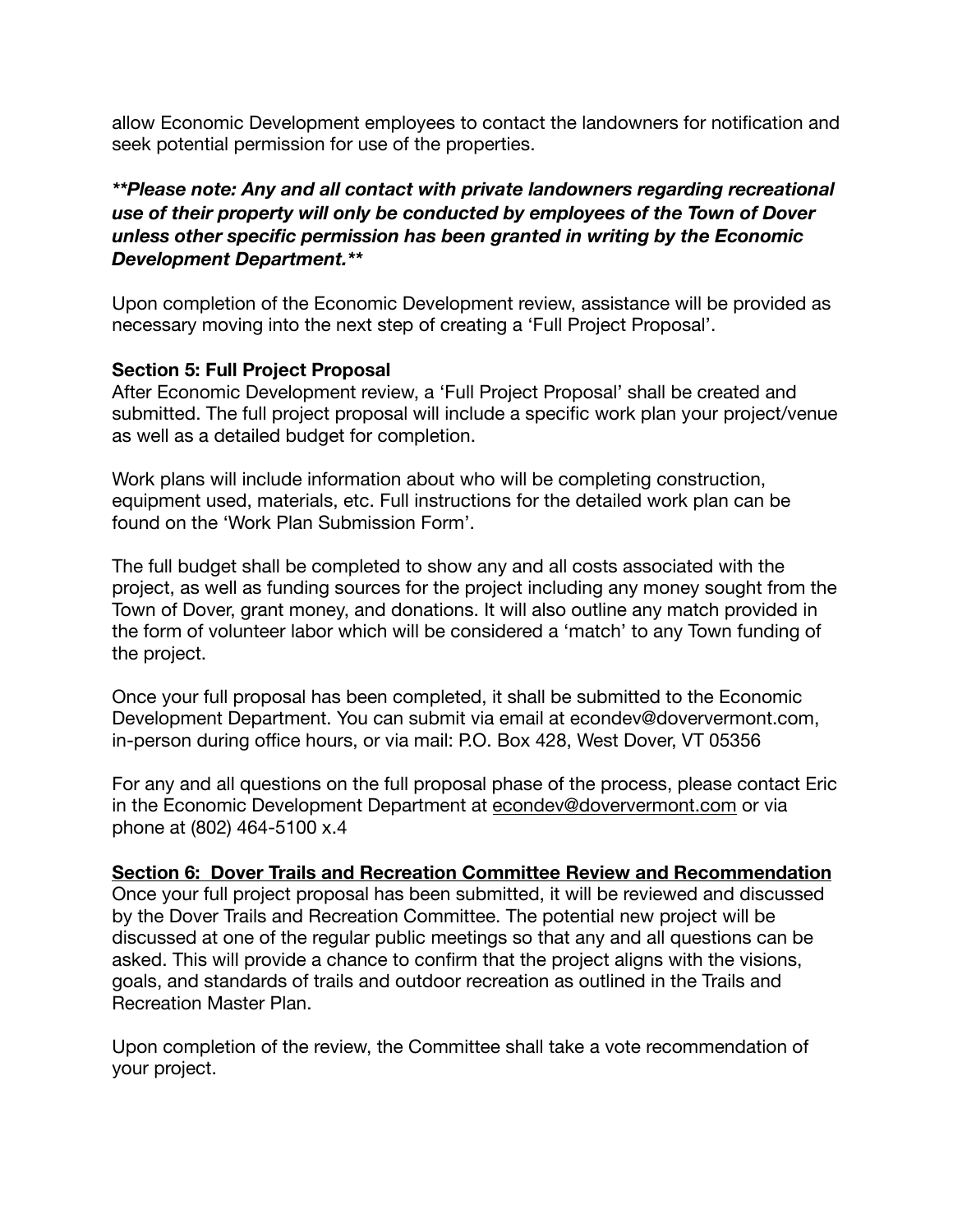*There are two potential outcomes of the vote:* 

- If passed through Committee vote, the Committee shall make the recommendation through the Economic Development Department to the Select Board that your project be implemented.
- If not passed through committee vote, the Committee shall
	- A. provide you information to better align the project for future review and implementation recommendation

or

• B. Determine that the project does not align with the overall vision, goals, and standards for projects/venues in the Town of Dover.

Decisions on recommendation during this process will be final and any and all questions or concerns with the outcome can be addressed with the Economic Development Department at a later date.

## **Section 7: Select Board Review and Approval**

If your project is recommended for implementation by the Trails and Recreation Committee, the Economic Development Department will provide the Dover Select Board with the confirmed recommendation as well as your full project proposal for review.

The Dover Select Board will have the final say on the potential approval and implementation of your project to be voted on at a regular public meeting.

- If your project and any potential Town funding are approved by the Select Board, your project will be ready for implementation per the timeline provided in your full project proposal.
- If your project and any potential Town funding are NOT approved by the Select Board, your project will not be implemented

*\*\*Any and all approval or denial decisions of the Dover Select Board regarding the implementation of your project will considered final.\*\** 

## **Section 8: Next Steps**

Once your project and any potential funding has been approved, you will need to reference the document outlining the processes for 'Dover Trails and Recreation Process for Ongoing Projects'.

The Economic Development Department will be available to assist with any questions or logistics you have to implement you project.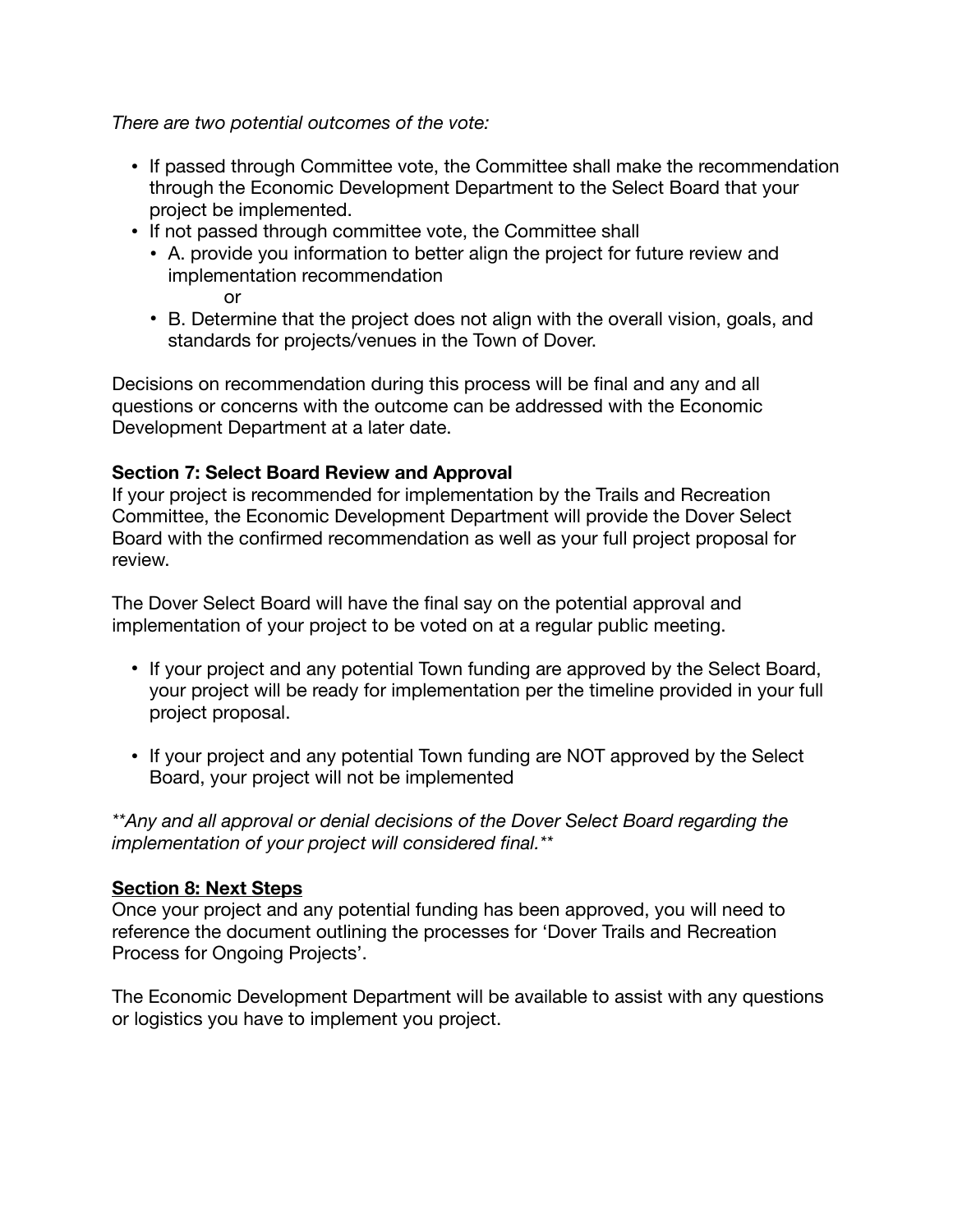**Dover Economic Development Department**  102 VT Route 100/P.O. Box 428 West Dover, VT 05356 (802) 464-5100 x.4 & x. 118 [econdev@doververmont.com](mailto:econdev@doververmont.com) and econdev2@doververmont.com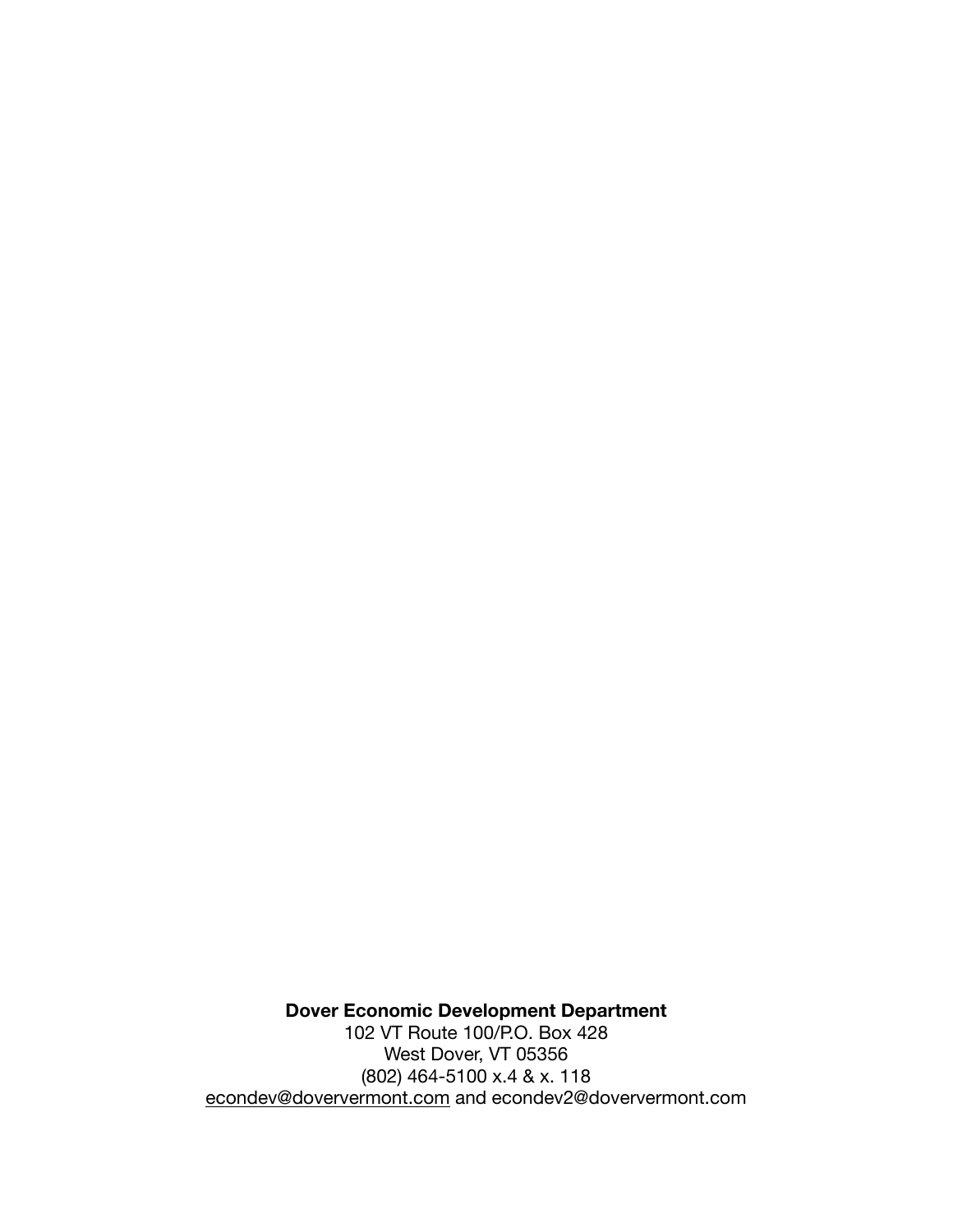| Dover Trails and Recreation New/Proposed Project Budget Form - Required for the full project proposal                                                             |                          |  |
|-------------------------------------------------------------------------------------------------------------------------------------------------------------------|--------------------------|--|
| (Please Note: Additional lines can be added to each section of the budget when needed. Be sure to update formulas in                                              |                          |  |
| the 'Sub-Total' cells with added lines to ensure that overall project costs and funding sources are reflected in the budget)                                      |                          |  |
| A. Environmental Permitting and Engineering Costs                                                                                                                 |                          |  |
| $\overline{1}$                                                                                                                                                    |                          |  |
| $\overline{2}$                                                                                                                                                    |                          |  |
| $Sub-Total:$ $\sqrt{5}$                                                                                                                                           | $\overline{\phantom{a}}$ |  |
| B. Project Design & Engineering Plans and Specifications                                                                                                          |                          |  |
| 1                                                                                                                                                                 |                          |  |
| $\overline{2}$                                                                                                                                                    |                          |  |
| $Sub-Total:$ $\frac{1}{5}$                                                                                                                                        | $\overline{\phantom{a}}$ |  |
| C. Construction Costs for On-Site Labor                                                                                                                           |                          |  |
| List types of labor and their associated costs; i.e., work crews, professional contractors, project manager:                                                      |                          |  |
| 1                                                                                                                                                                 |                          |  |
| $\overline{2}$                                                                                                                                                    |                          |  |
| 3                                                                                                                                                                 |                          |  |
| $Sub-Total:$ $\frac{1}{5}$                                                                                                                                        | $\overline{\phantom{a}}$ |  |
| D. Cost of Materials/Supplies                                                                                                                                     |                          |  |
| 1                                                                                                                                                                 |                          |  |
| $\overline{2}$                                                                                                                                                    |                          |  |
| 3                                                                                                                                                                 |                          |  |
| $Sub-Total:$ $\frac{1}{5}$<br>E. Cost of Tool Purchases                                                                                                           | $\overline{\phantom{a}}$ |  |
| $\overline{1}$                                                                                                                                                    |                          |  |
| $\overline{2}$                                                                                                                                                    |                          |  |
| $\overline{3}$                                                                                                                                                    |                          |  |
| $Sub-Total:$ $\sqrt{5}$                                                                                                                                           | $\overline{\phantom{a}}$ |  |
| F. Cost of Equipment Rental                                                                                                                                       |                          |  |
| $\overline{1}$                                                                                                                                                    |                          |  |
| $\overline{2}$                                                                                                                                                    |                          |  |
| 3                                                                                                                                                                 |                          |  |
| $Sub-Total:$ $\sqrt{5}$                                                                                                                                           | $\overline{\phantom{a}}$ |  |
| G. Cost of Educational Materials - Generation of Public Information (Signage, Kiosks, Education Areas, etc).                                                      |                          |  |
| $\overline{1}$                                                                                                                                                    |                          |  |
| $\overline{2}$                                                                                                                                                    |                          |  |
| $Sub-Total:$ $\frac{1}{2}$                                                                                                                                        |                          |  |
| H. Other Eligible Project Costs Not Listed Above                                                                                                                  |                          |  |
| $\vert$ 1                                                                                                                                                         |                          |  |
| $\overline{2}$                                                                                                                                                    |                          |  |
| $Sub-Total:$ $\frac{1}{5}$                                                                                                                                        | $\overline{\phantom{a}}$ |  |
|                                                                                                                                                                   |                          |  |
| Total Direct Costs (BUDGET) - Sections A-H                                                                                                                        | \$                       |  |
|                                                                                                                                                                   |                          |  |
| Total Grant Request   \$                                                                                                                                          |                          |  |
|                                                                                                                                                                   |                          |  |
| <b>Sponsor Match Summary</b>                                                                                                                                      |                          |  |
|                                                                                                                                                                   |                          |  |
| List any match committed to this project. Specify where match is coming from. In the Value column, enter the dollar                                               |                          |  |
| amount for cash donations. Enter dollar value of non-cash donations. Federal, state, or local match listed must be                                                |                          |  |
| supported with a letter of commitment by the entity providing match, sent with the full project proposal when submitted.                                          |                          |  |
|                                                                                                                                                                   |                          |  |
| <b>Source of Sponsor's Match</b>                                                                                                                                  | Value                    |  |
| A. Town of Dover Funding                                                                                                                                          |                          |  |
| 1                                                                                                                                                                 |                          |  |
| $\overline{2}$                                                                                                                                                    |                          |  |
| <b>B. State Funds</b>                                                                                                                                             |                          |  |
| $\overline{1}$                                                                                                                                                    |                          |  |
| $\overline{2}$                                                                                                                                                    |                          |  |
| Other Funds (i.e. State or Federal Grants)                                                                                                                        |                          |  |
| $\vert$ 1                                                                                                                                                         |                          |  |
| $\overline{2}$                                                                                                                                                    |                          |  |
| D. Private Funds (Non-profit applicant's direct match. This includes all non-federal, non-state, non-governmental cash                                            |                          |  |
| contributions available to use for match)                                                                                                                         |                          |  |
|                                                                                                                                                                   |                          |  |
|                                                                                                                                                                   |                          |  |
| E. Non-cash Donations of Materials: List any materials needed for the project that will be donated and their associated<br>value, and the source of the donation. |                          |  |
|                                                                                                                                                                   |                          |  |
|                                                                                                                                                                   |                          |  |
|                                                                                                                                                                   |                          |  |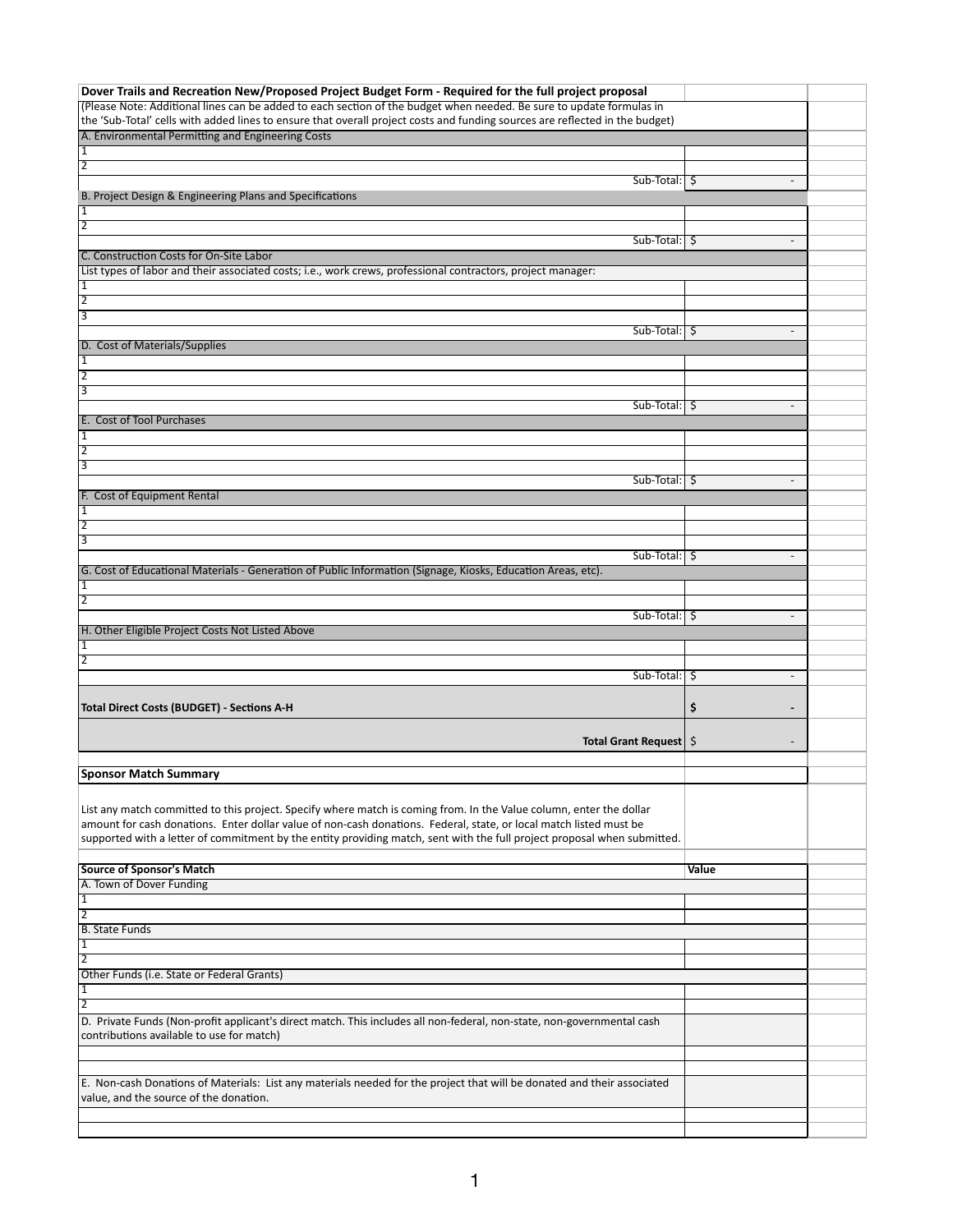| Total Sponsor Match   \$ |  |
|--------------------------|--|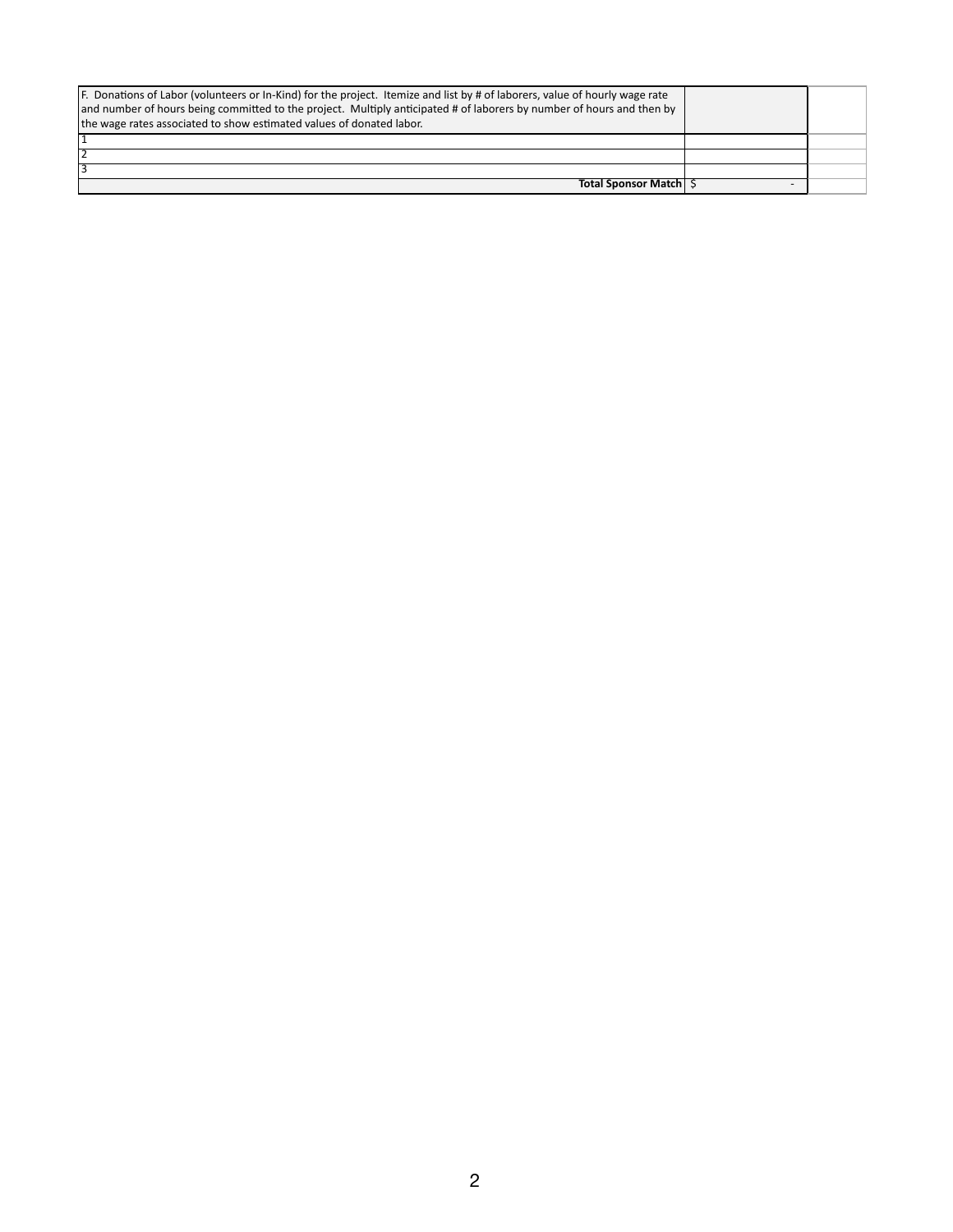## **Dover Trails and Recreation New/Proposed Project Work Plan Guidelines:** A

work plan is a set of deliverables that should provide enough of a description to understand what work will be done where. It should be clear/concise. DO NOT GENERALIZE. Your work plan will be used in the review, recommendation and potential approval process for your new/proposed project or venue.

## **Include:**

- What you plan to accomplish.
- Explain how the project aligns with the vision, goals, and standards outlined in the Dover Trails and Recreation Master Plan [\(https://358def40-55d3-4c86](https://358def40-55d3-4c86-abdf-6057c600dbac.filesusr.com/ugd/5b951e_33727bf6f11a4822bae1959e8238824e.pdf) [abdf-6057c600dbac.filesusr.com/ugd/](https://358def40-55d3-4c86-abdf-6057c600dbac.filesusr.com/ugd/5b951e_33727bf6f11a4822bae1959e8238824e.pdf) [5b951e\\_33727bf6f11a4822bae1959e8238824e.pdf\)](https://358def40-55d3-4c86-abdf-6057c600dbac.filesusr.com/ugd/5b951e_33727bf6f11a4822bae1959e8238824e.pdf)
- Explain the funding source(s) for the project.
- A timeline from start to completion of your project with estimated start date.
- Outline any required permits or landowner permissions that are required for the project.
- The location where work will be performed (specific address/where in town).
- Give name of the area to be worked on and the project components to describe what will be done (can be bulleted).
- If work is to be done on more than one area, list each area with its associated project components.
- What equipment or tools will be used.
- Materials to be used.
- Who you plan on doing work (e.g., contractors, volunteers, youth corps).
- Tell what new structures, signs, kiosks, bridges, etc. will be built or installed (how many and what kind of structures (e.g., footbridges, culverts).
- Design specifications and/or dimensions (e.g., length, width, clearance height).
- If you will be building a new trailhead parking area, with its length and width tell how many passenger vehicles it will accommodate.
- Information on required maintenance: schedule
- Any other pertinent information pertaining to the project/venue.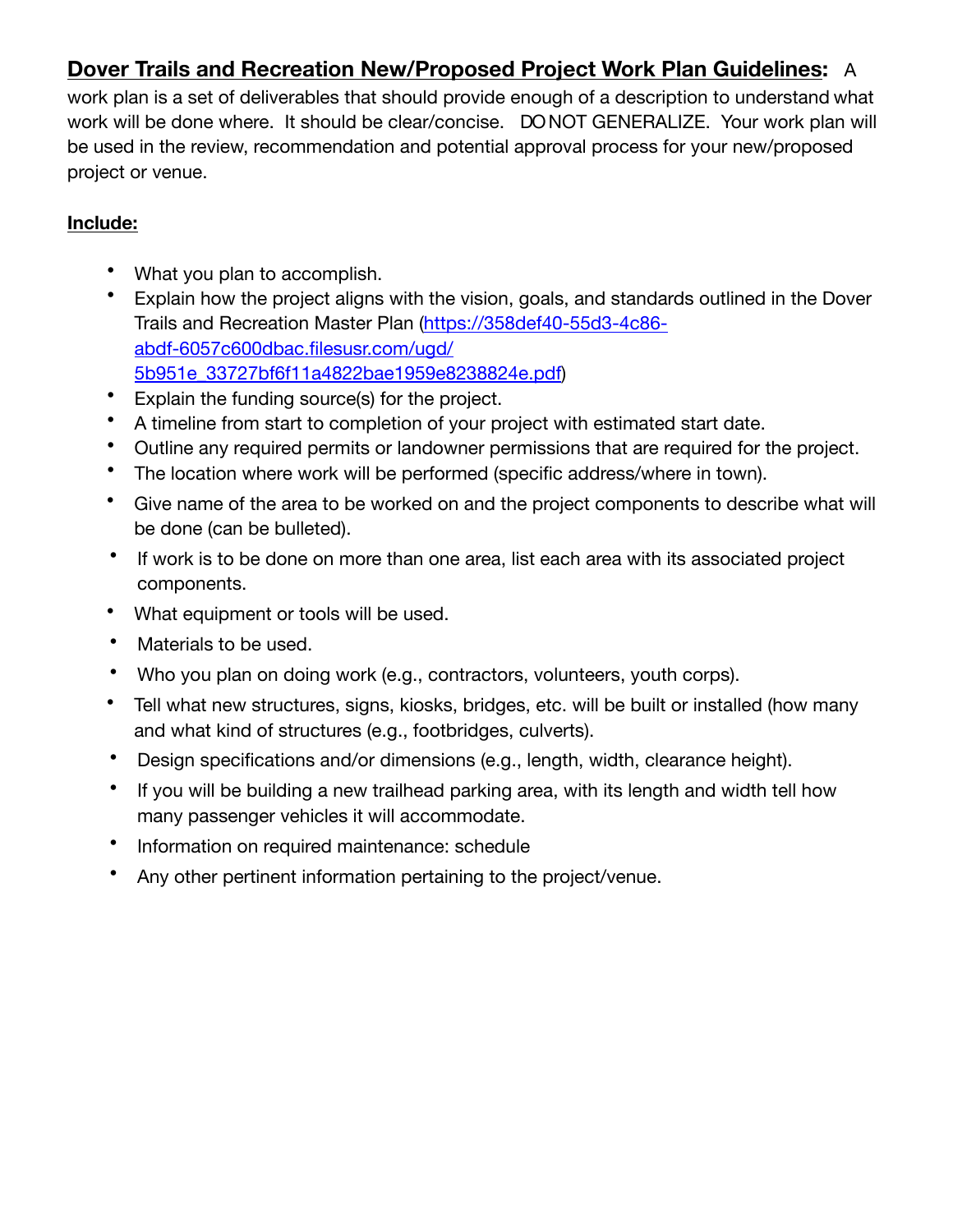## Dover Trails and Recreation - New/Proposed Project **Questionnaire**

In order to move your new/proposed project to the 'Economic Development Department Review' stage of the approval process, it is required that you fill out this questionnaire.

The completion of this questionnaire will help the Economic Development Department to assist you in the initial review and planning for your full project proposal to be presented to the Trails and Recreation Committee and eventual recommendation to the Select Board. It will provide a general overview of your plan.

For any questions or concerns regarding the questionnaire, please contact Eric in the Dover Economic Development Department at [econdev@doververmont.com](mailto:econdev@doververmont.com) or via phone at (802) 464-5100 x.4

1. Who is proposing the project? (Organization, Group or Name)

2. Please provide proposal contact information for the proposed project (Name, email and phone number)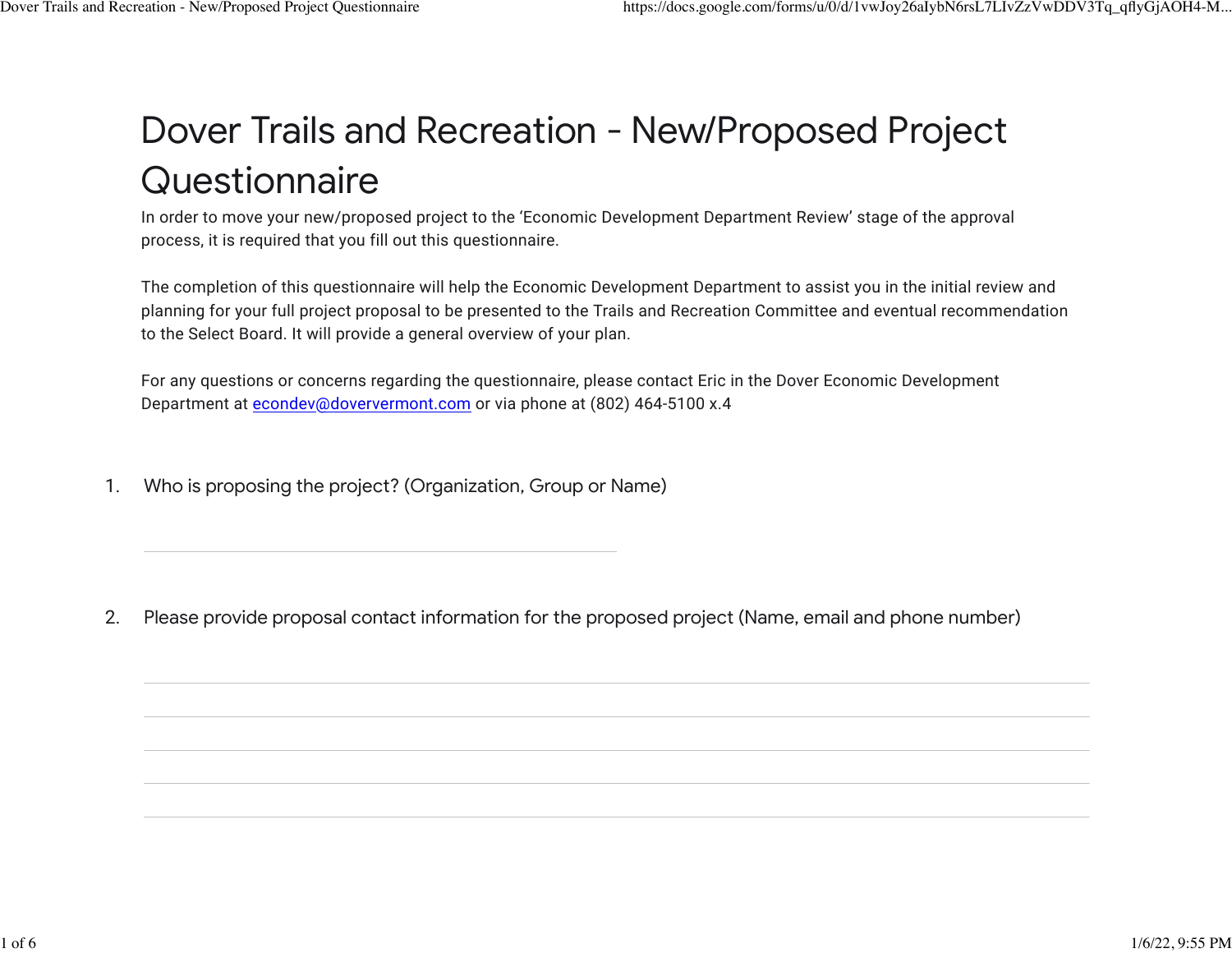3. What type of project is this?

*Mark only one oval.*

- New Project
- Expansion of Previoiusly Approved Project
- Major Alteration to a Previously Approved Project
- Other: <u>with a series of the series of the series of the series of the series of the series of the series of the series of the series of the series of the series of the series of the series of the series of the series of t</u>
- 4. Have you previously completed or helped to complete a Trails and Recreation project within the Town of Dover?

*Mark only one oval.*

Other: when the contract of the contract of the contract of the contract of the contract of the contract of the contract of the contract of the contract of the contract of the contract of the contract of the contract of th Yes No

5. Provide the location of your proposed project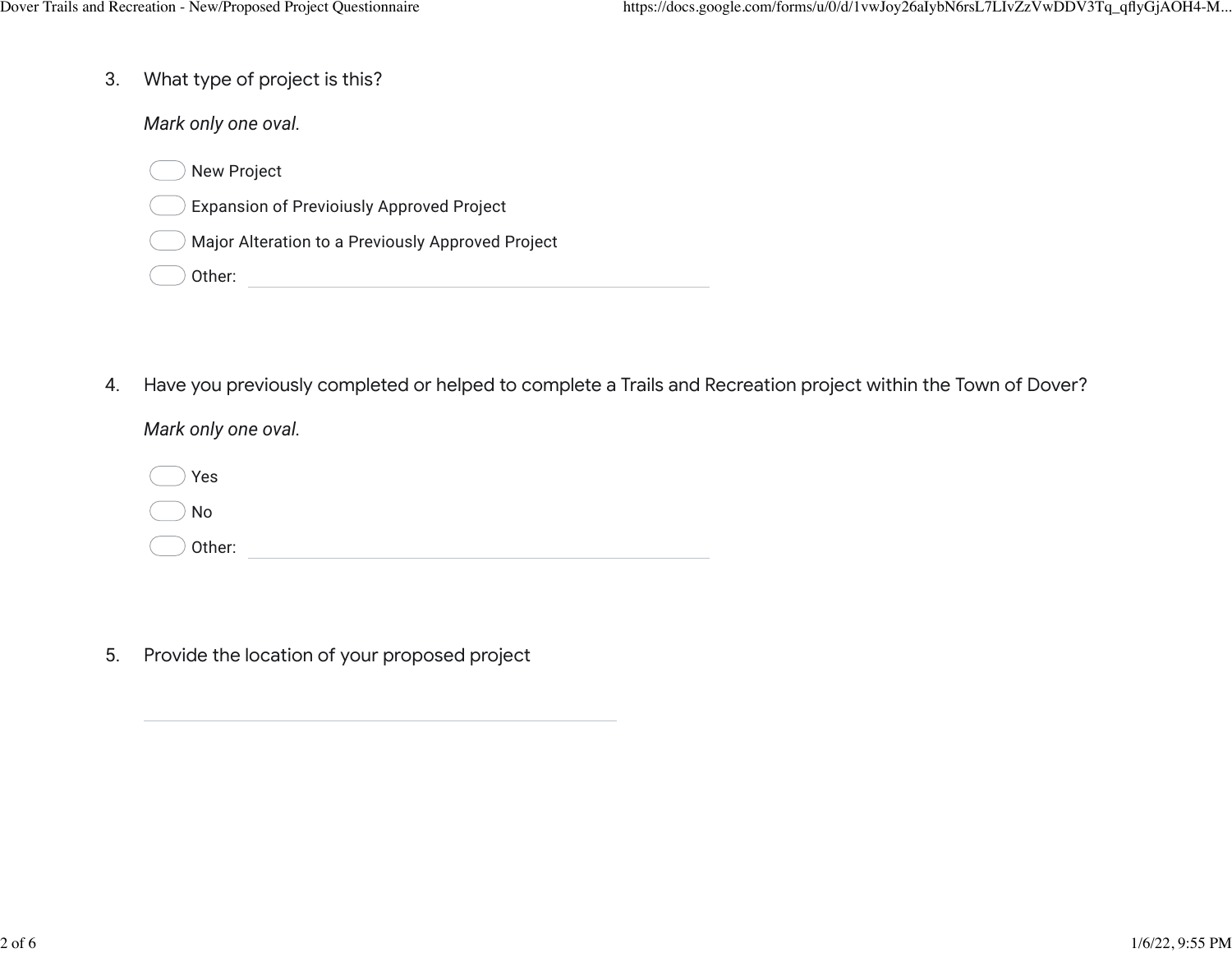6. Provide a brief description of your project

7. Do you feel that the proposed project aligns with the vision, goals, and standards of the Dover Trails and Recreation Master Plan? See the plan here: [https://358def40-55d3-4c86-abdf-6057c600dbac.filesusr.com](https://www.google.com/url?q=https://358def40-55d3-4c86-abdf-6057c600dbac.filesusr.com/ugd/5b951e_33727bf6f11a4822bae1959e8238824e.pdf&sa=D&source=editors&ust=1641527739739757&usg=AOvVaw0-7VRC2c_zwh5CQr4rpTLy) [/ugd/5b951e\\_33727bf6f11a4822bae1959e8238824e.pdf\)](https://www.google.com/url?q=https://358def40-55d3-4c86-abdf-6057c600dbac.filesusr.com/ugd/5b951e_33727bf6f11a4822bae1959e8238824e.pdf&sa=D&source=editors&ust=1641527739739757&usg=AOvVaw0-7VRC2c_zwh5CQr4rpTLy) If so, please explain.

8. What Are the Funding Sources of Your Proposed Project? (i.e Town Funding, Grants, Donation, etc.)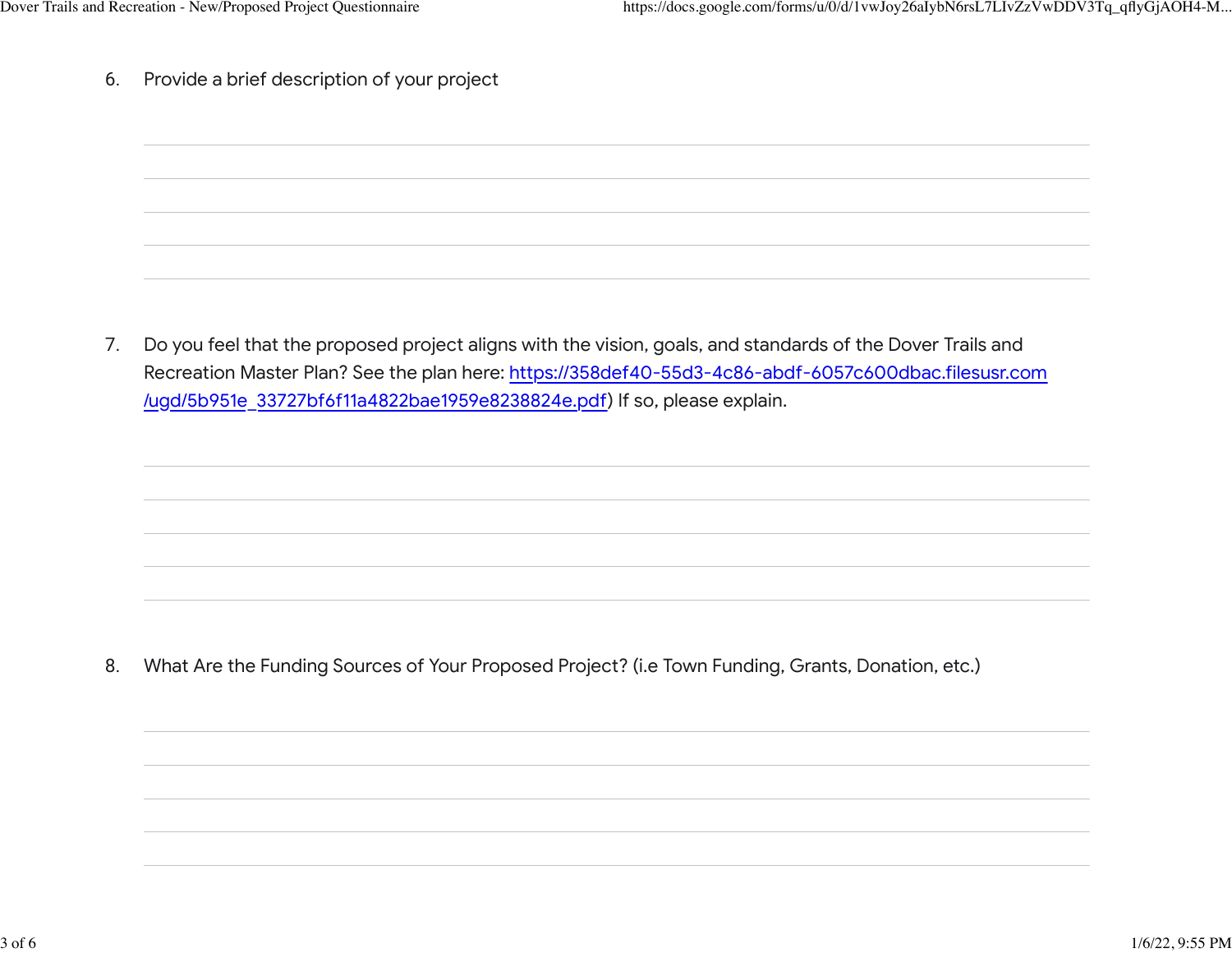9. Do you have an estimated total cost for your project? If so, what is the cost?

10. Are there any privately owned properties involved with the implementation of the of the project proposal?

*Mark only one oval.*

Yes No I'm Not Sure

11. Briefly explain the proposed start date and estimated timeline for your project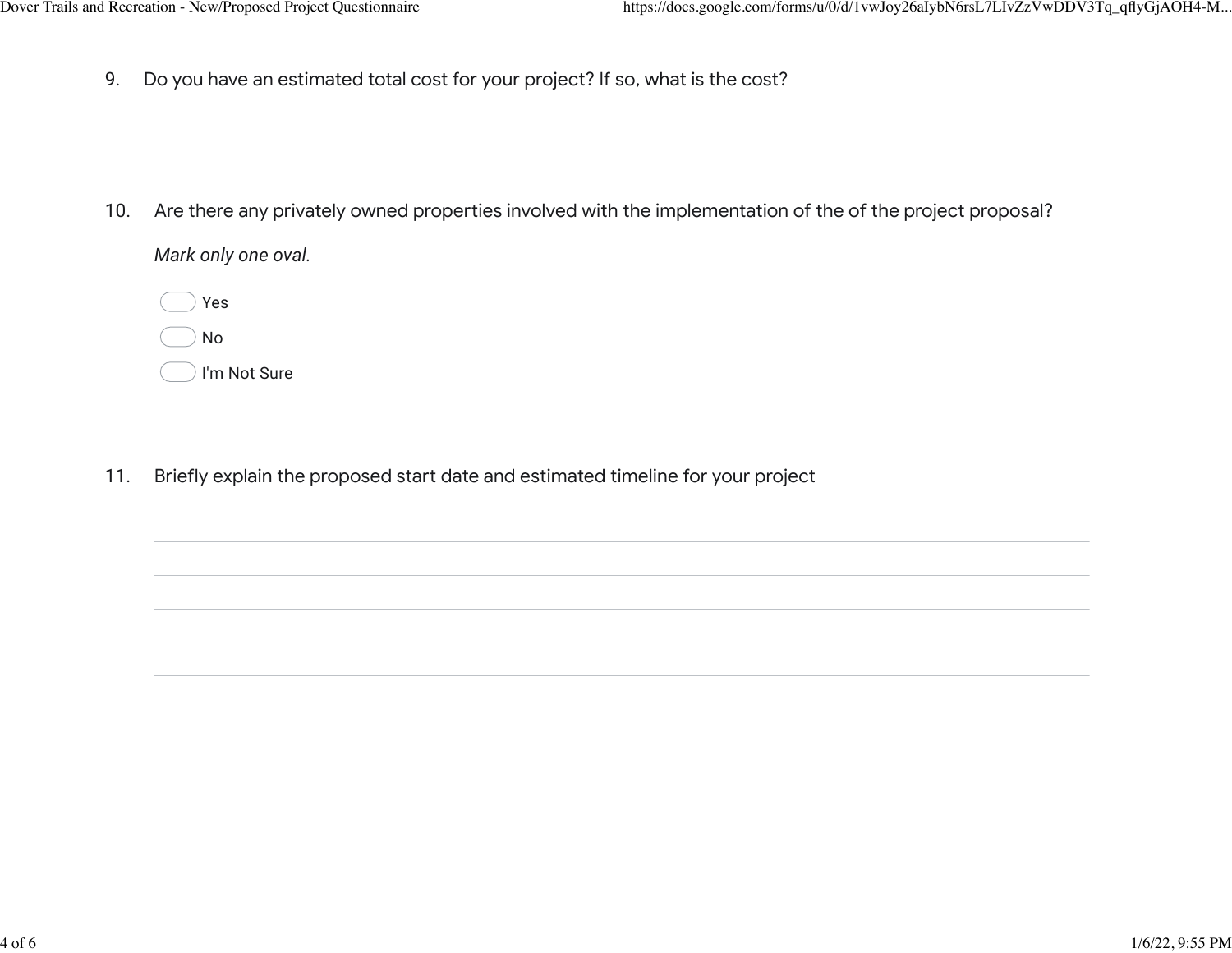12. Is there more than one phase of the proposed project?

| Mark only one oval. |  |  |
|---------------------|--|--|
| Yes                 |  |  |
| No                  |  |  |
| Other:              |  |  |

13. In your opinion, does the project have the potential to benefit multiple demographics of users? If so, please explain.

14. Will your project require ongoing maintenance? If so, who will be tasked with maintaining it?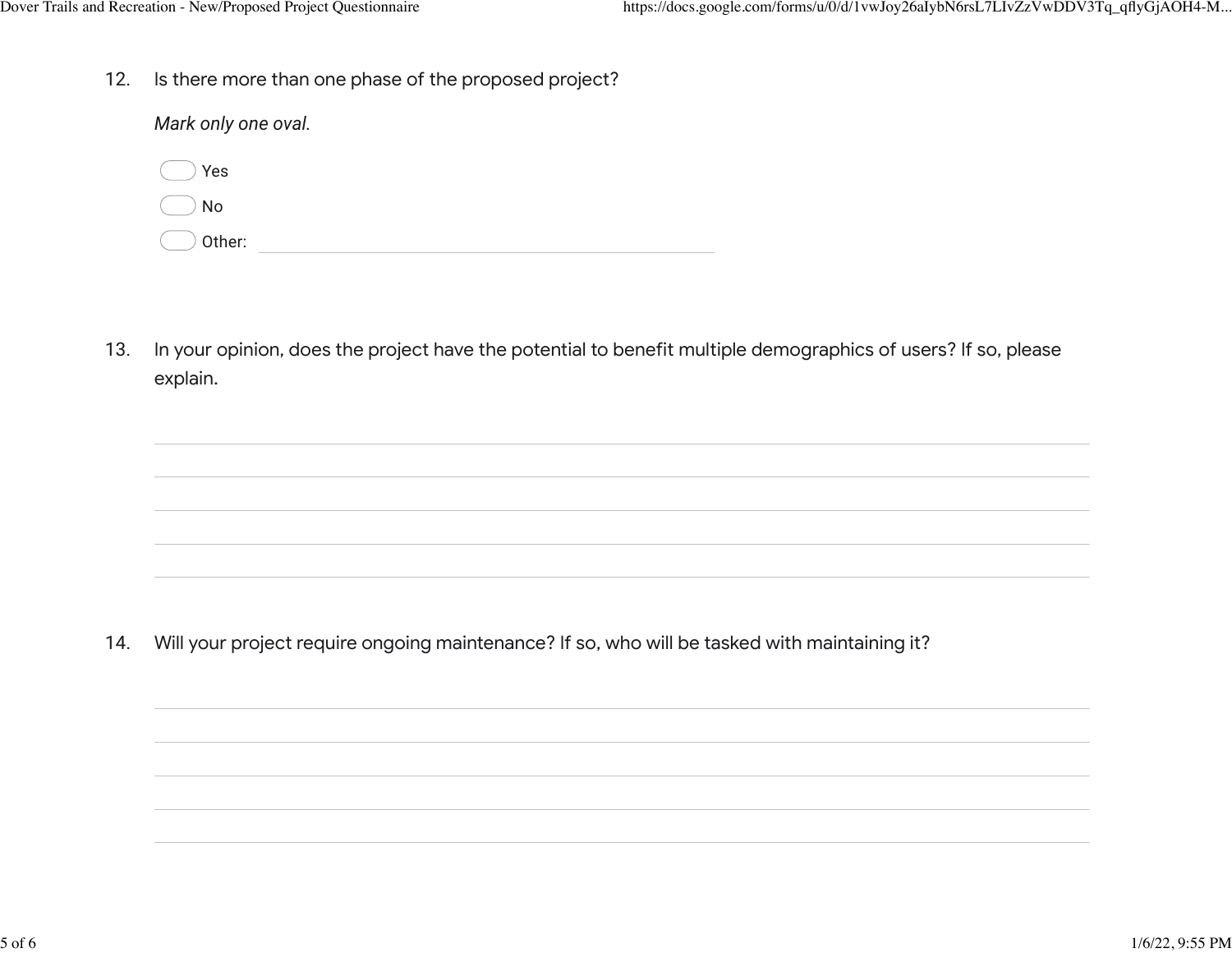This content is neither created nor endorsed by Google.

Google Forms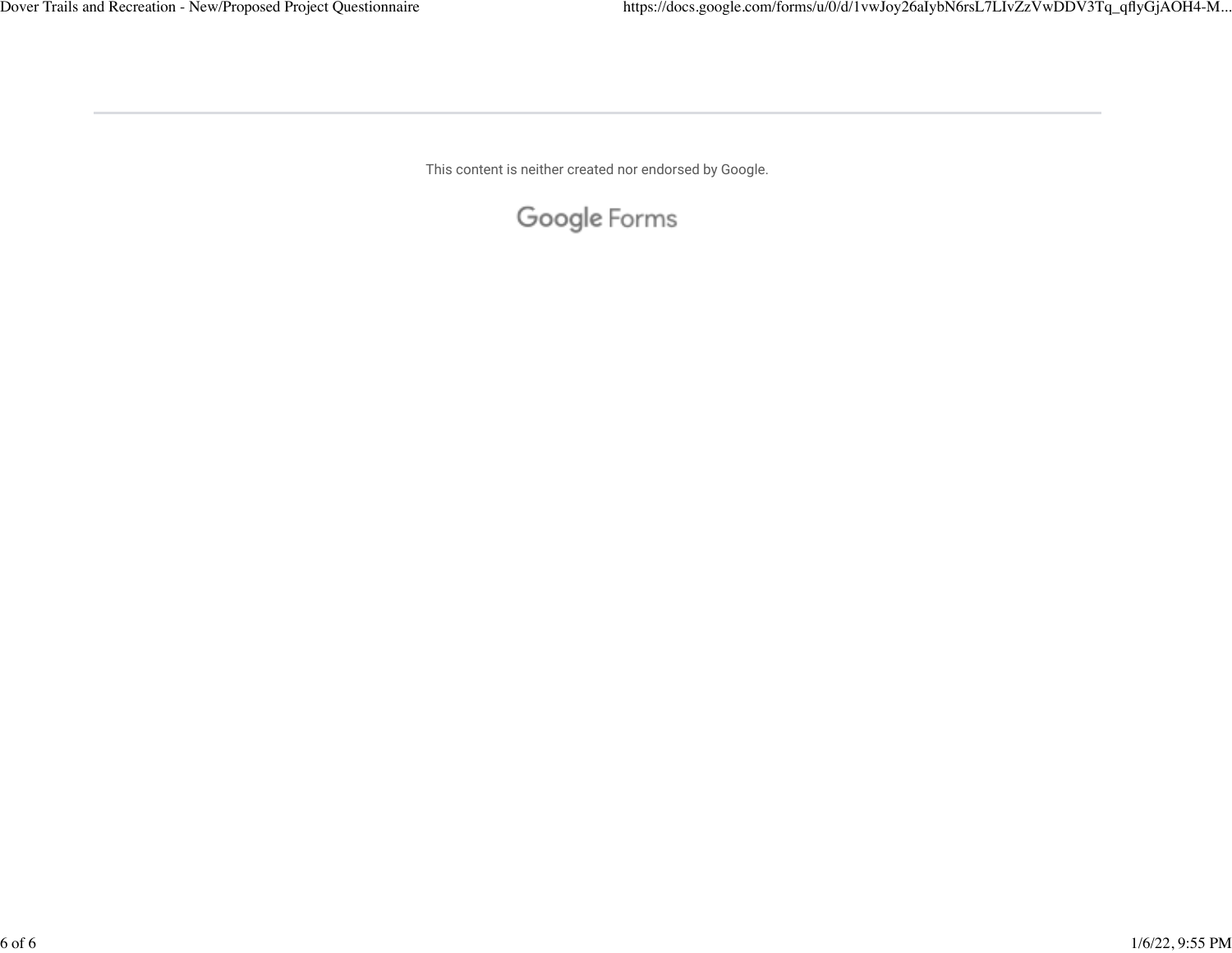

Economic Development Department 102 VT Route 100/P.O. Box 428, West Dover, VT 05356 [econdev@doververmont.com](mailto:econdev@doververmont.com) / [econdev2@doververmont.com](mailto:econdev2@doververmont.com) (802) 464-5100 x.4 & x.118

## **Dover Trails and Recreation - Ongoing Projects (DRAFT)**

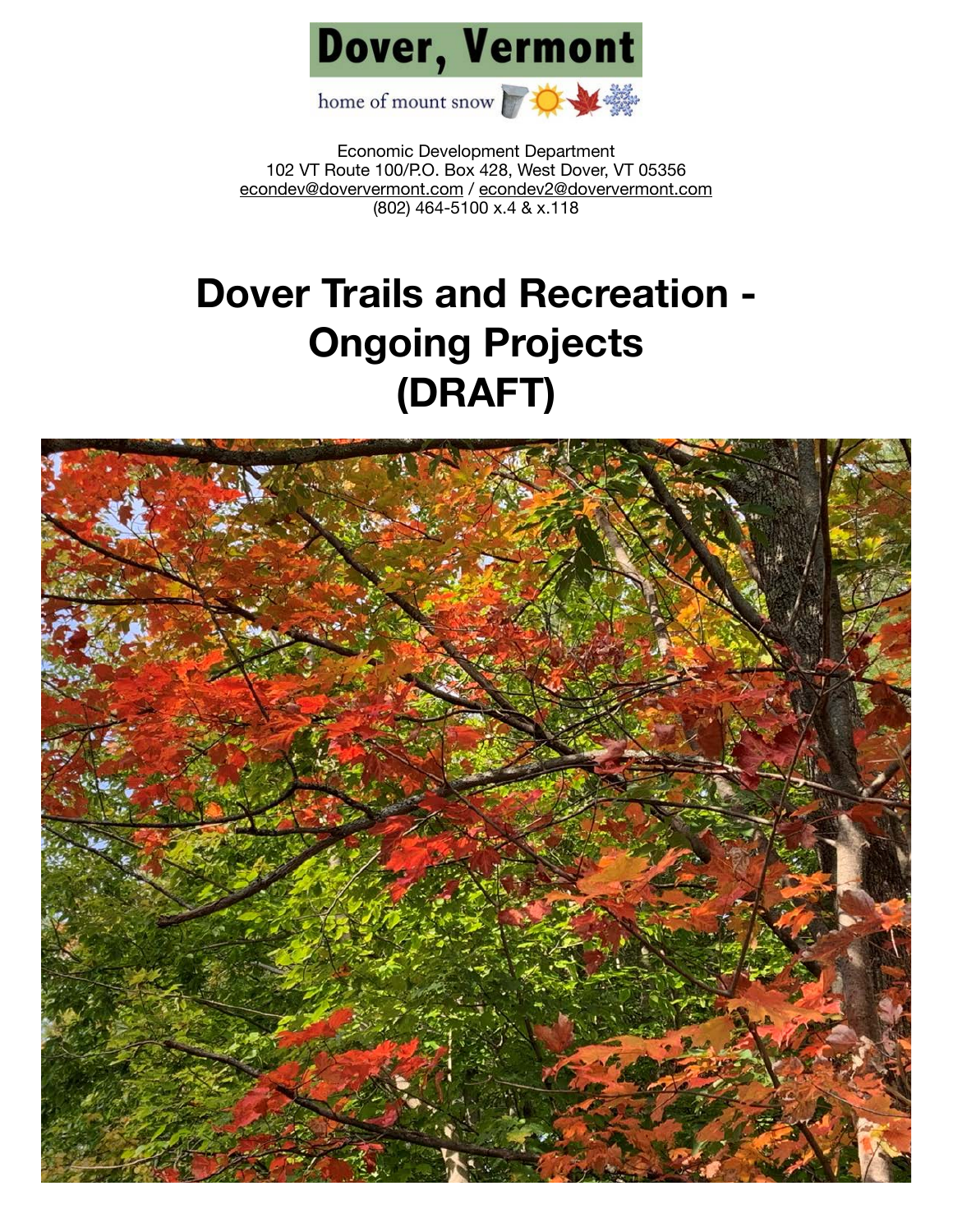# *Contents:*

**Section 1: Overview** 

**Section 2: Project Rules** 

**Section 3: Permits, Reviews, and Landowner Permissions** 

**Stage 4: Starting Your Project** 

**Section 5: Changes or Alterations to Approved Projects** 

**Section 6: Project Updates** 

**Section 7: Notification of Project or Phase Completion** 

**Section 8: Project Maintenance**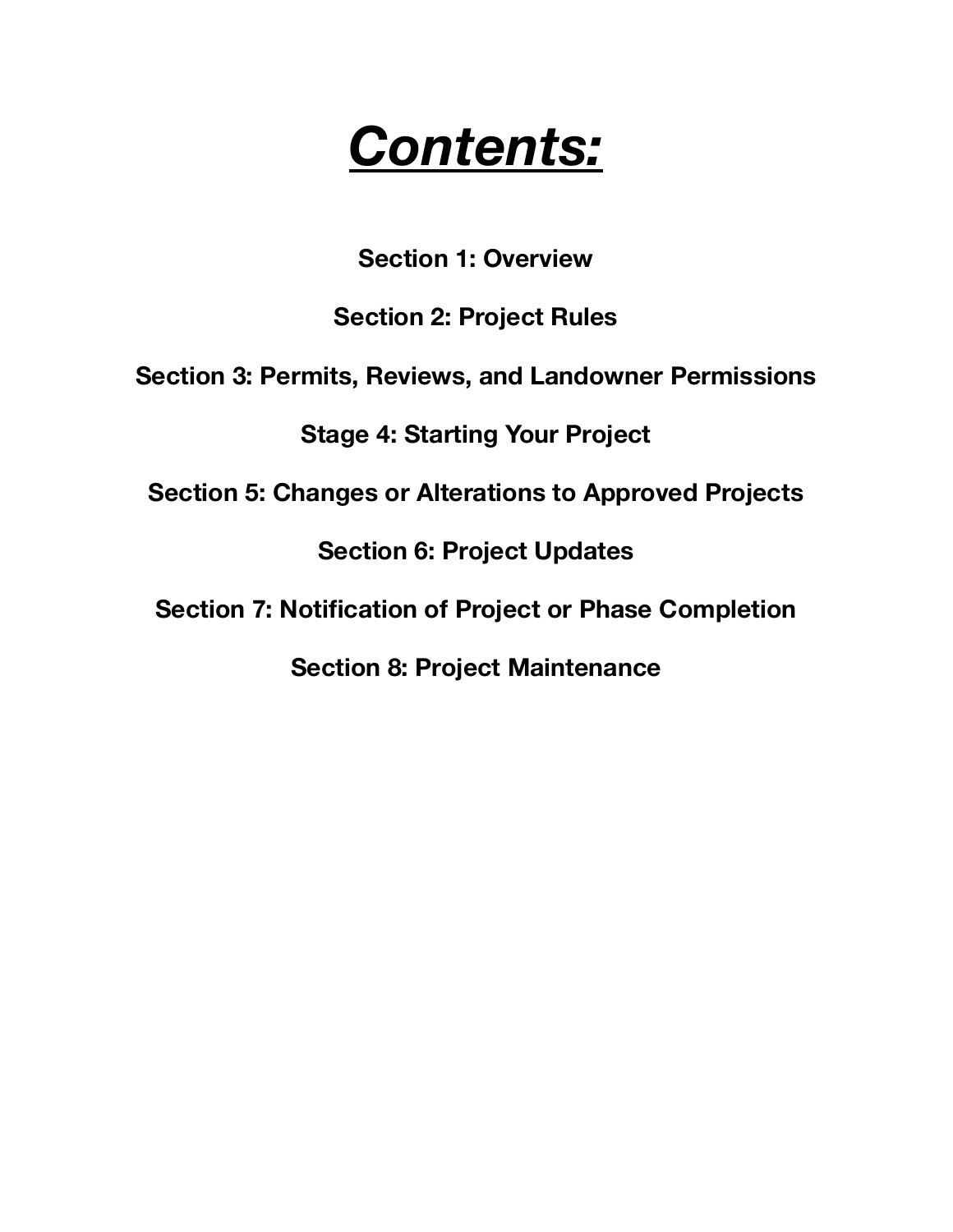## **Section 1: Overview:**

Congratulations on your approved new Trails and Recreation project in Dover!

Now that the implementation of your project proposal has been approved, it is important to follow the guidelines provided to ensure that all aspects of your project match those of the original proposal.

## **\*\*Please Note: Failure to adhere to these guidelines could result in forfeiture of project and funding pending review of the Economic Development Department, Dover Trails and Recreation Committee, and the Dover Select Board.\*\***

For any questions on these guidelines or general project process questions, please contact Eric in the Economic Development Department at [econdev@doververmont.com](mailto:econdev@doververmont.com) or (802) 464-5100 x. 4

## **Section 2: Project Rules**

- It is required that any and all new/proposed projects will be subject to review, recommendation and approval process **PRIOR** to any construction or project implementation
- No group, organization or individual who is not a Town of Dover employee shall represent themselves as a representative of the Town of Dover
- No contact shall be made with private landowners except by Town of Dover Employees regarding potential use of properties for recreational use unless specifically instructed in writing by the Economic Development Department
- No site visits of potential privately owned recreation areas are to occur without prior Town employee contact of the landowner and written permission of the Economic Development Department
- Any non-compliance of these requests could result in the forfeiture of future project implementation by the group, organization or individual
- Any non-compliance of these guidelines could result in the potential return of some or all Town of Dover funds allocated for the project
- No approved project shall begin without written notification and confirmed acceptance by the Economic Development Department.

## **Section 3: Permits, Reviews, and Landowner Permissions**

For any approved project within the Town of Dover, it is required that any and all local and State permits, reviews, and landowner permissions for the project have been obtained.

Any project requiring any of the aforementioned will not be permitted to begin until all of the requirements have been met.

For assistance with these processes, please contact the Economic Development Department at [econdev@doververmont.com](mailto:econdev@doververmont.com) or (802) 464-5100 x. 4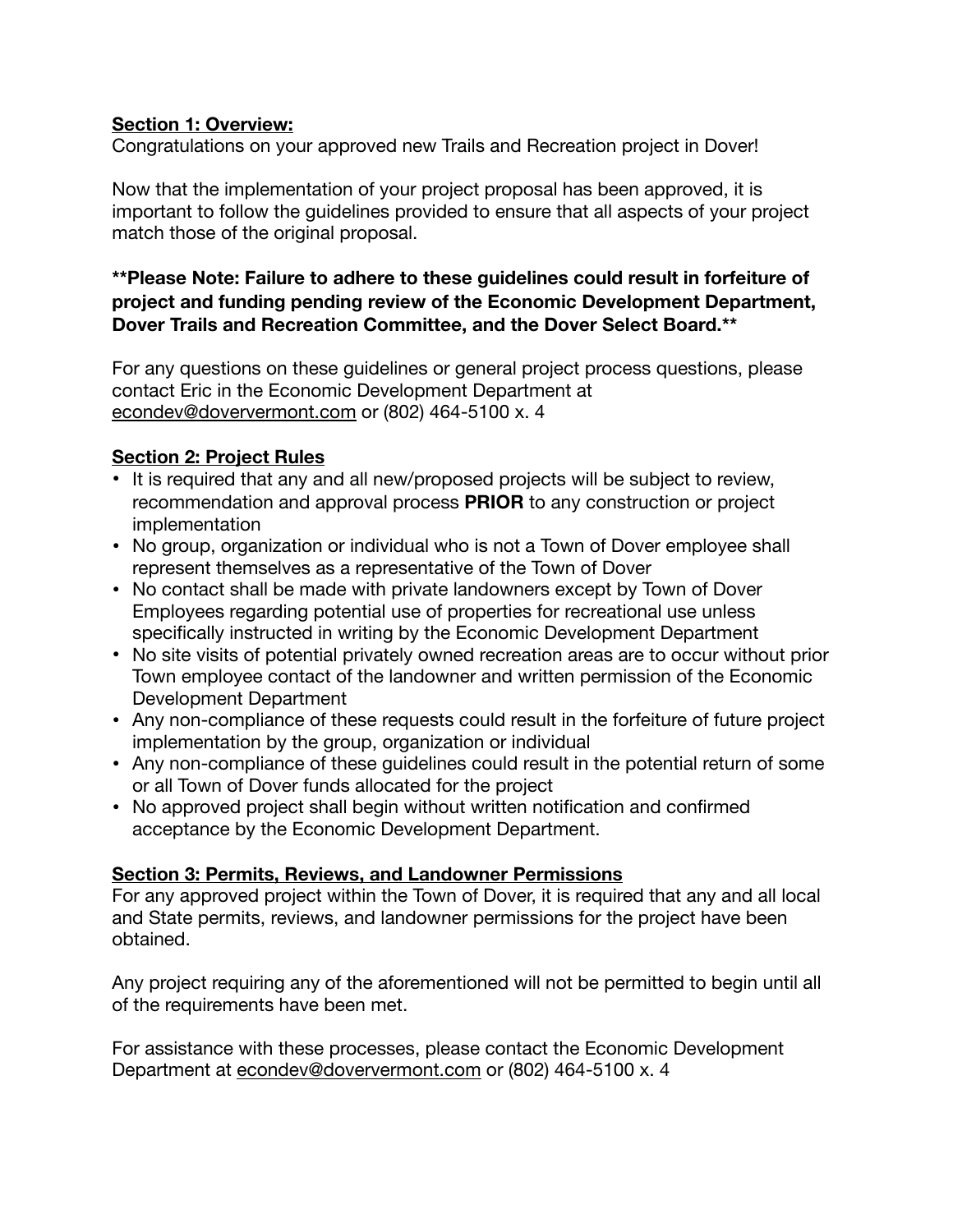## **Section 4: Starting Your Project**

Upon starting your project, notification to the Economic Development Department must be provided in writing. Projects shall not begin until written confirmation has been received from the Economic Development Department.

Any and all changes to start date of the project must be provided and receive written approval from the Economic Development Department before the project can begin.

## **Section 5: Changes and Alterations to Approved Projects**

Any deviation to aspects of previously approved projects must be submitted in writing to the Economic Development Department and could result in additional review from the Economic Development Department, the Dover Trails and Recreation Committee, and the Dover Select Board.

Any and all changes to the original proposal should be presented **PRIOR** to additional construction of the project. Upon review, a decision will be presented on whether or not additional review fro any of the departments, committees, or boards is required.

**\*\*Please Note: Any major deviations could result in the forfeiture of the project or future projects implementation by the group, organization or individual. Any major deviations could also result in the potential return of some or all Town of Dover funds allocated for the project\*\*** 

## **Section 6: Project Updates**

It is requested that project implementation updates are provided at regular intervals throughout the project. A schedule of required updates can be established with the Economic Development Department based on the timeline and duration of your projects.

Project updates shall be provided in writing to the Economic Development Department in writing at the agreed upon intervals. Photo documentation of the project is also encouraged.

Any updates can be sent in writing to Eric in the Economic Development Department at [econdev@doververmont.com](mailto:econdev@doververmont.com)

## **Section 7: Notification of Project or Phase Completion**

It is also requested that notification in writing be provided at the completion of the project or phase completion. In addition, notification of beginning new phases is also requested.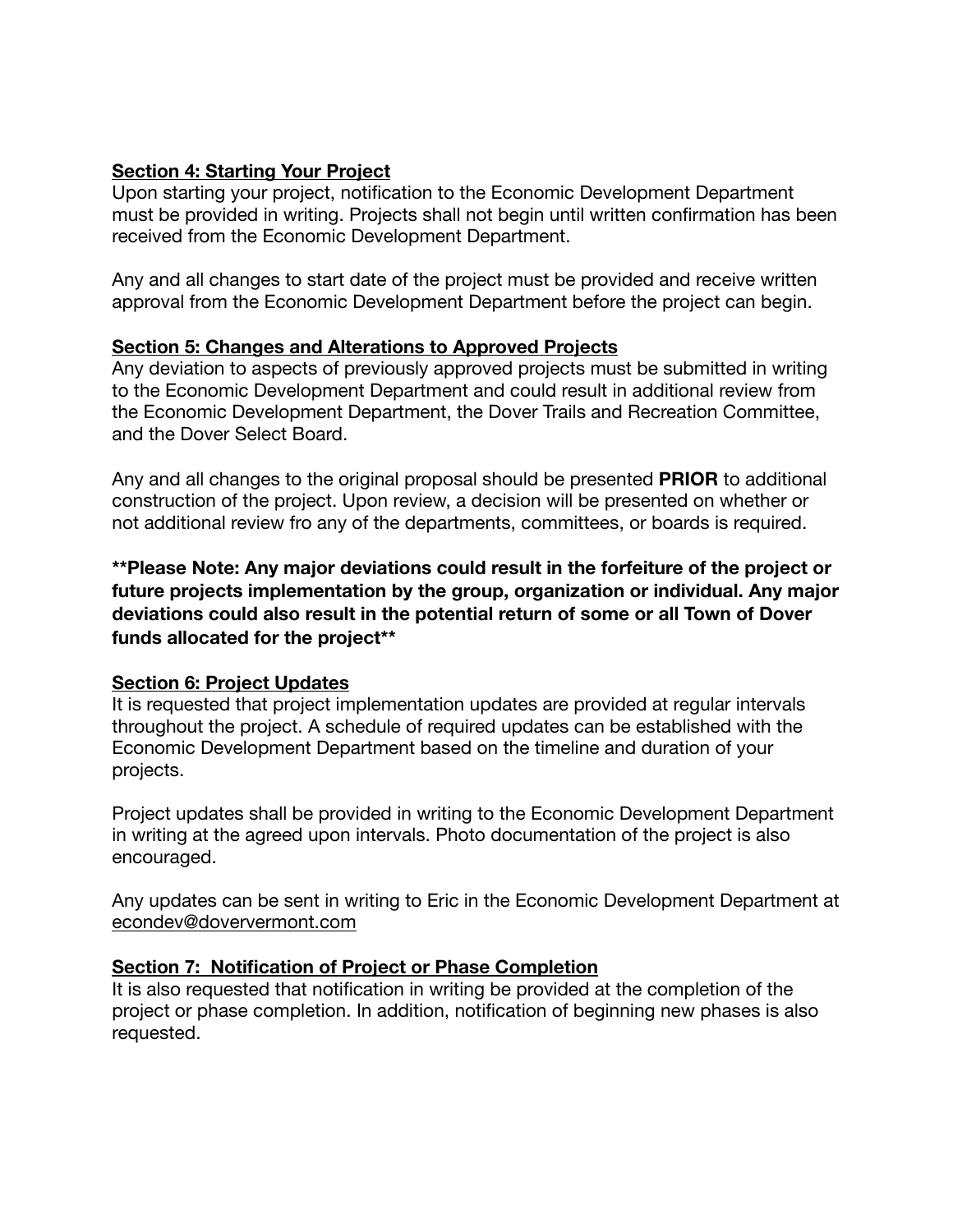Updates shall be provided in writing to the Economic Development Department in writing at the agreed upon intervals. Photo documentation of the completed project or phase is also encouraged.

Any updates can be sent in writing to Eric in the Economic Development Department at [econdev@doververmont.com](mailto:econdev@doververmont.com)

## **Section 8: Select Board Review and Approval**

Upon completion of your project, it is important to adhere to the outlined plan or proposal for ongoing maintenance.

If maintenance of the project is to be completed by a party not associated with the Town of Dover, written notification of the maintenance is required.

If maintenance of the completed project was approved to the responsibility of the Town of Dover, a written schedule of required maintenance shall be provided in writing to the Economic Development Department and responsible department.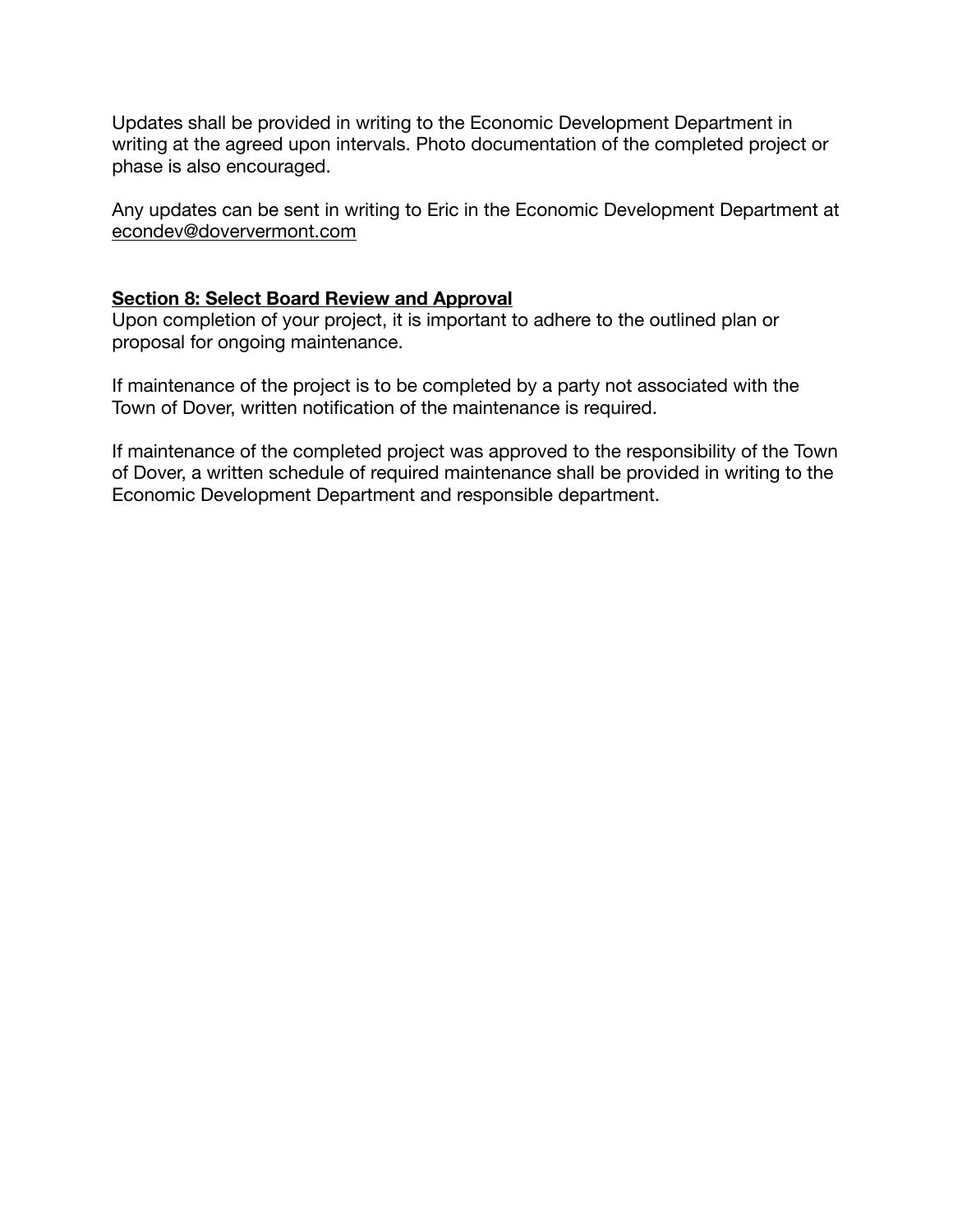**Dover Economic Development Department**